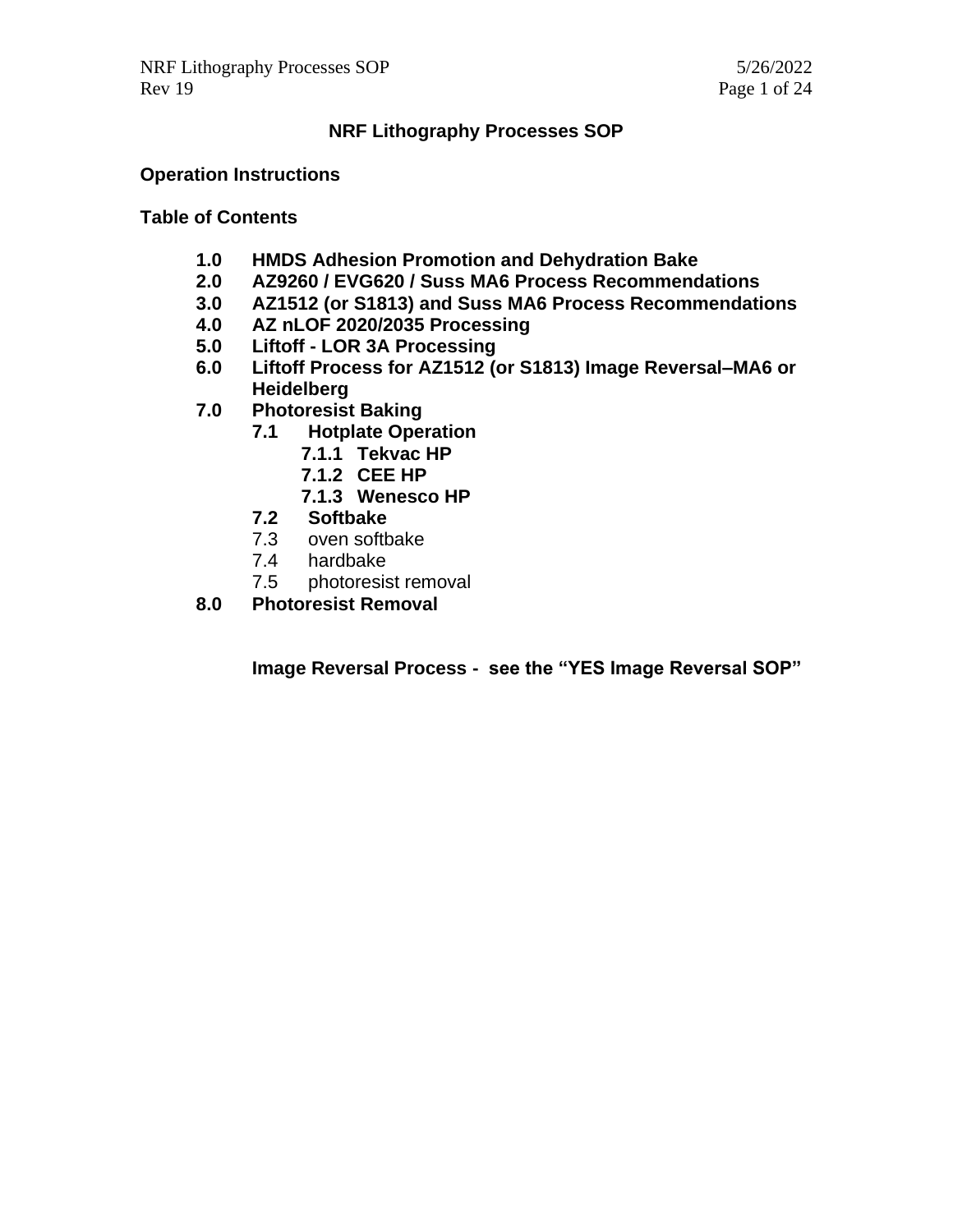#### **1.0 HMDS Adhesion Promotion and Dehydration Bake**

- 1.1 HMDS adhesion treatment is recommended for most samples.
- 1.2 Surface preparation is very important for proper photoresist adhesion. If you are reworking a sample (i.e. stripping photoresist and starting over) it is especially important to clean and dry the substrate properly. See section 7.0 Photoresist Removal for tips.
- 1.3 NOTE: the following procedure applies to substrates with relatively high thermal conductivity i.e. crystalline silicon, but is not recommended for thermally insulating substrates such as glass thicker than a standard glass slide. YES Oven HMDS treatment is recommended for thick samples. See the "YES Oven SOP" for instructions.
- 1.4 During the HMDS process, the sample will be heated from 90- 130°C to drive off water. Then HMDS vapor exposure will form a hydrophobic surface monolayer that will aid in photoresist adhesion. It will also help to prevent developer from leaching under the photoresist substrate interface during develop.

#### **HMDS Hotplate Operation Instructions.**

-the HMDS hotplate is located inside (far right side) Stainless Amerimade bench at the end of the Litho Bay

1. Open hotplate lid and place sample on the hotplate surface.



#### **HMDS Hotplate**

- 2. Wait 3 minutes to drive off moisture.
- 3. Depress the manual HMDS vapor actuator (black mushroom button) in front of the hotplate.
- 4. Hold the button down by hand for 30 seconds.
- 5. Release the button and wait 1 minutes.
- 6. Remove your sample and place it on the cold plate at least 20 seconds to bring sample back to room temp.
- 1.5 If you have more than 10 wafers that require HMDS adhesion, it is faster and easier to use the YES Oven in HMDS mode for adhesion. The YES HMDS process takes about 30 minutes for a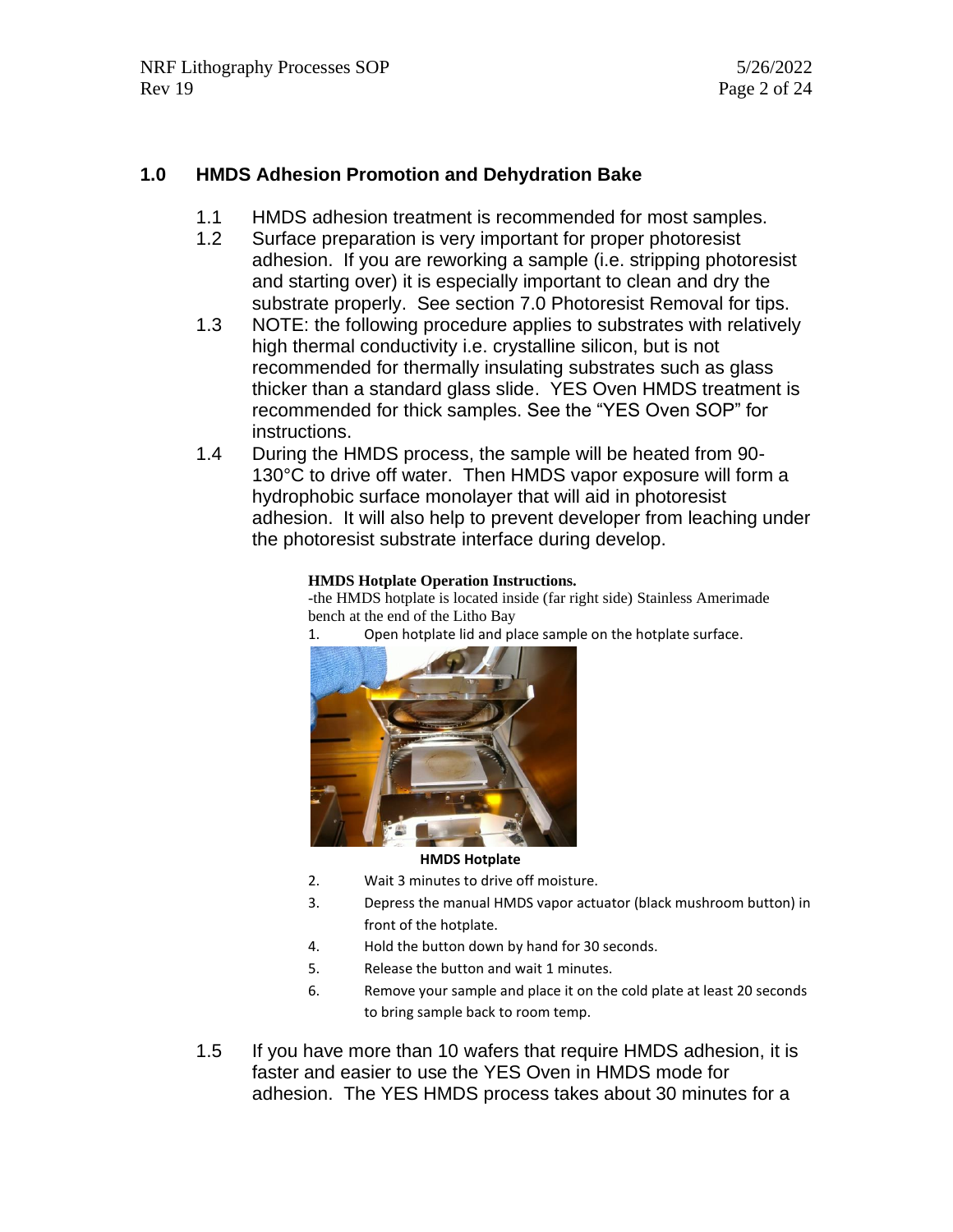full cassette of wafers. See the "YES Oven SOP" for instructions.

# **2.0 AZ9260 / EVG620 / Suss MA6 Process Recommendations**

- 2.1 Perform HMDS bake. See section 1.0
- 2.2 Apply photoresist on the Suss Delta 80.
- 2.3 Refer to AZ9260 PROCESS TABLE below for process times for the following steps.
- 2.4 For 4" wafers, bake on the Tekvac Hotplate or the CEE Hotplate per instructions section 7.0. Do Not use the Wenesco Hotplate. For samples other than 4" wafers, bake on the CEE Hotplate.
- 2.5 Leave samples in open air in the Litho bay to allow the photoresist to rehydrate. See AZ9260 PROCESS TABLE for times.
- 2.6 Expose on the Suss MA6 or EVG620 aligner. The recommended mode for exposures on both aligner tools is "Hard Contact" mode. The exposure time in AZ9260 PROCESS TABLE was determined empirically on bare silicon. The dose for your sample will vary depending on the substrate reflectivity. Doses for SiO2 will need to be increased. Doses for for most reflective metals such as aluminum will be similar to silicon.
- 2.7 DEVELOP PROCEDURE for consistent results Mix 3:1 (water;developer) for faster develop times and slightly more dark erosion (less contrast) or 4:1 for slower develop time and more contrast. Use the following rules:
	- Rinse graduated cylinders thoroughly before each use. 300MIF and 400K developers are not compatible.
	- USE A 25-50ml GRADUATED CYLINDER (tall thin cylinder) TO MEASURE 400K. Do not use a wide beaker. The ratio of water to developer is very important and develop time will be affected if mixed improperly.
	- For all samples, use 20ml of developer to 60 DI water in a 6" round beaker for 3:1.
	- Do not re-use developer that has been in open air >10 minutes. Develop speed changes rapidly.
	- If you have multiple samples to develop, expose them all and then develop them one after another or together.
- 2.8 Refer to AZ9260 Process Table below for suggested develop times. If you sample does not develop all the way you can always put back in developer for a little extra time.
- 2.9 Remove your sample from the develop beaker using tweezers and immediately place under running water from the DI water gooseneck on the develop bench. N2 dry.
- 2.10 De-scum To remove residue in normally cleared areas of the pattern. Run sample in Anatech Asher for 1 minute @ 300W, Gas 1-O2@300sccm. Skip this step if your sample is susceptible to RF damage.
- 2.11 Hard bake hard bake is not needed or recommended for AZ9260.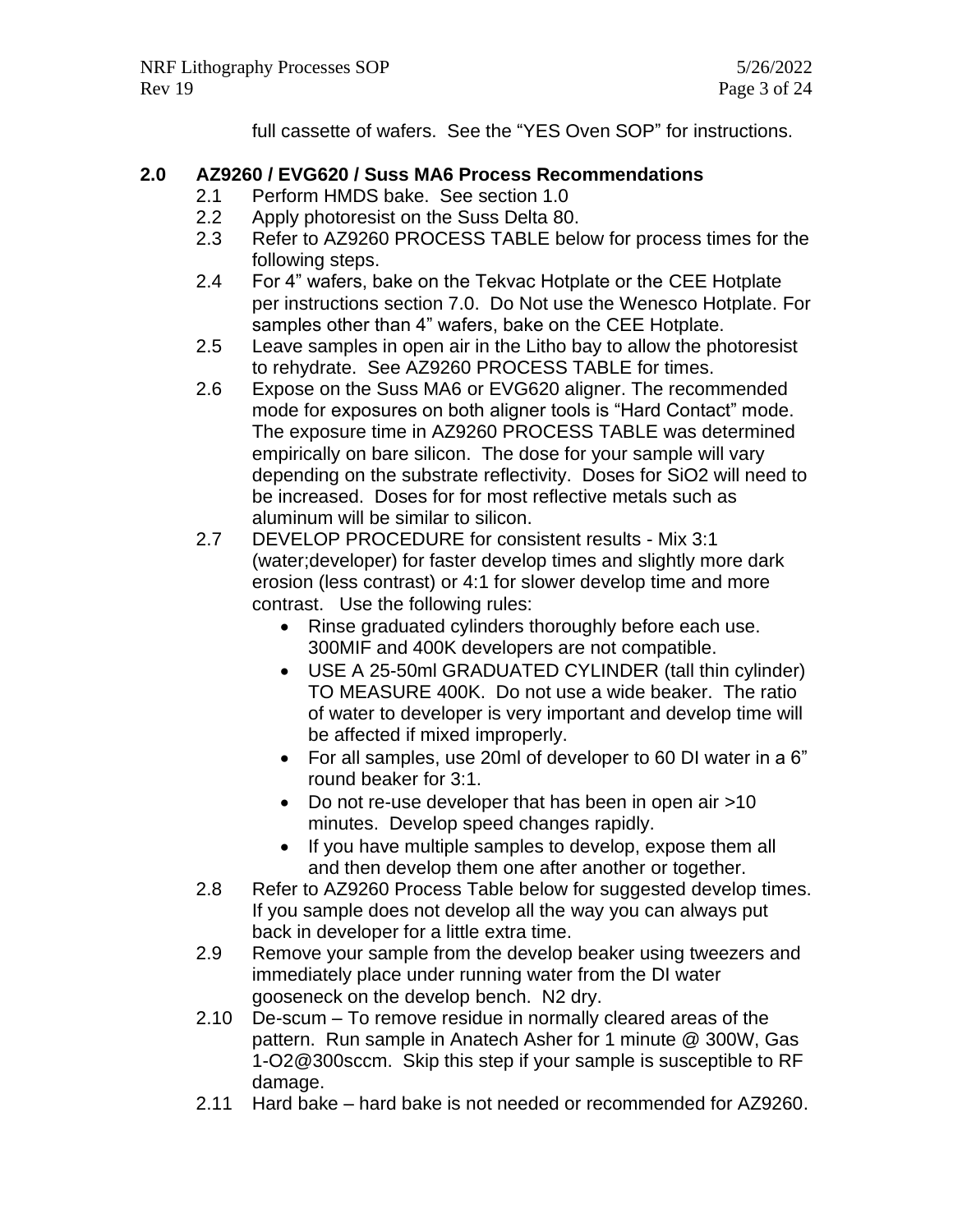# **AZ9260 Process Table**

| NRF Suggested Process for AZ9260 - Hot Plate<br><b>Bake</b>                                                                                                                |                                                                    |         |                                                            |  |                                  |     |  |                                        |                                                   |  |                                                   |
|----------------------------------------------------------------------------------------------------------------------------------------------------------------------------|--------------------------------------------------------------------|---------|------------------------------------------------------------|--|----------------------------------|-----|--|----------------------------------------|---------------------------------------------------|--|---------------------------------------------------|
| *substrate=baresilicon                                                                                                                                                     |                                                                    |         |                                                            |  |                                  |     |  |                                        |                                                   |  |                                                   |
| thickness<br>- NRF<br>Suss<br>Delta 80                                                                                                                                     | bake time<br>@112°C<br>min:sec - CEE<br>Hotplate<br>Vacuum<br>Mode |         | rehydration<br>delay time<br>@ 50%<br>relative<br>humidity |  | exposure<br>dose-NRF<br>Suss MA6 |     |  | exposure<br>dose-NRF<br><b>EVG 620</b> | dev time -<br>diluted AZ<br>400K 3:1<br>(DI:400K) |  | dev time -<br>diluted AZ<br>400K 4:1<br>(DI:400K) |
| um                                                                                                                                                                         | Min:sec                                                            |         | min:sec                                                    |  | mj                               |     |  | mj                                     | min:sec                                           |  | min:sec                                           |
| 6                                                                                                                                                                          | 2:00                                                               |         | 5:00                                                       |  | 480                              |     |  | 320                                    | 3:30                                              |  | 9:00                                              |
| $\overline{7}$                                                                                                                                                             | 2:00                                                               |         | 7:00                                                       |  | 540                              |     |  | 360                                    | 4:00                                              |  | 9:20                                              |
| 8                                                                                                                                                                          | 2:30                                                               |         | 8:00                                                       |  |                                  | 600 |  | 400                                    | 4:30                                              |  | 9:40                                              |
| 9                                                                                                                                                                          | 2:30                                                               |         | 10:00                                                      |  | 660                              |     |  | 440                                    | 5:00                                              |  | 10:00                                             |
| 10                                                                                                                                                                         | 3:00                                                               |         | 12:00:00                                                   |  | 720                              |     |  | 480                                    | 5:30                                              |  | 10:20                                             |
| 11                                                                                                                                                                         | 3:00                                                               |         | 14:00:00                                                   |  | 780                              |     |  | 520                                    | 6:00                                              |  | 10:40                                             |
| 12                                                                                                                                                                         | 3:00                                                               |         | 16:00:00                                                   |  |                                  | 840 |  | 560                                    | 6:30                                              |  | 11:00                                             |
| NRF Suggested Process for AZ9260 - Despatch Oven 30 minutes@105 <sup>o</sup> C. The<br>develop time must be increased for oven baked samples. Refer to the table<br>below. |                                                                    |         |                                                            |  |                                  |     |  |                                        |                                                   |  |                                                   |
| substrate=bare silicon                                                                                                                                                     |                                                                    |         |                                                            |  |                                  |     |  |                                        |                                                   |  |                                                   |
| thickness<br>- NRF<br>Suss<br>Delta 80                                                                                                                                     | dev time -<br>diluted AZ<br>400K3:1<br>(DI:400K)                   |         | dev time -<br>diluted AZ<br>400K 4:1<br>(DI:400K)          |  |                                  |     |  |                                        |                                                   |  |                                                   |
| um                                                                                                                                                                         | min:sec                                                            | min:sec |                                                            |  |                                  |     |  |                                        |                                                   |  |                                                   |
| 6                                                                                                                                                                          | 6:00                                                               | 14:00   |                                                            |  |                                  |     |  |                                        |                                                   |  |                                                   |
| $\overline{7}$                                                                                                                                                             | 6:30                                                               | 14:30   |                                                            |  |                                  |     |  |                                        |                                                   |  |                                                   |
| 8                                                                                                                                                                          | 7:00                                                               | 15:00   |                                                            |  |                                  |     |  |                                        |                                                   |  |                                                   |
| 9                                                                                                                                                                          | 7:30                                                               | 15:30   |                                                            |  |                                  |     |  |                                        |                                                   |  |                                                   |
| 10                                                                                                                                                                         | 8:00                                                               | 16:00   |                                                            |  |                                  |     |  |                                        |                                                   |  |                                                   |
| 11                                                                                                                                                                         | 8:30                                                               |         | 16:30                                                      |  |                                  |     |  |                                        |                                                   |  |                                                   |
| 12                                                                                                                                                                         | 9:00                                                               | 17:00   |                                                            |  |                                  |     |  |                                        |                                                   |  |                                                   |

Note: rehydration for 50um film will take 15 hours at 50% relative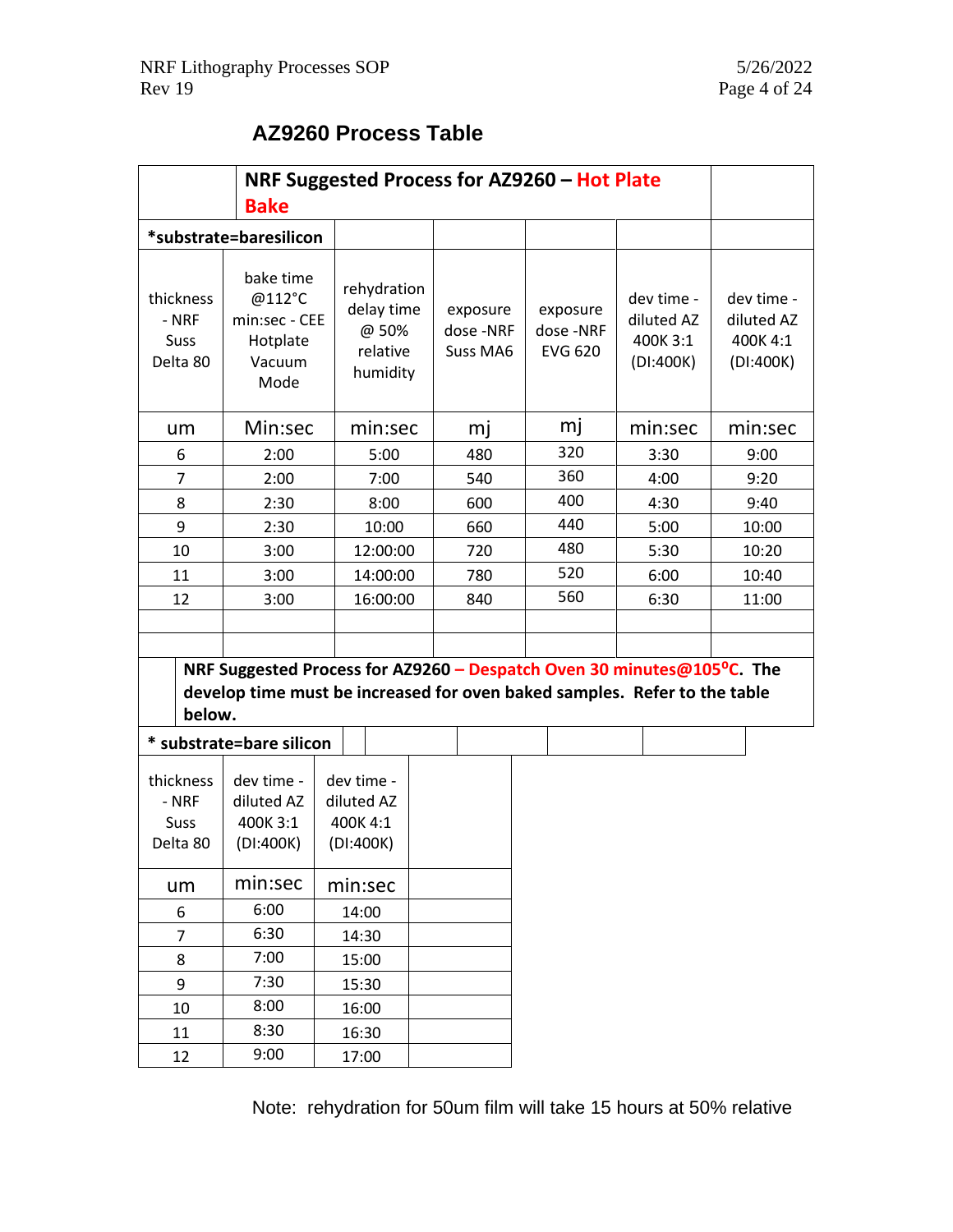humidity. The humidity inside the NRF cleanroom is maintained at 50%. Insufficient rehydration may cause some photoresist profile degradation.

2.11 **For multiple coats to obtain >10um films:** Apply layer 1, softbake @112C for 80 seconds, Apply layer 2, softbake at 112C for 3 mins.

#### **3.0 AZ1512 (or S1813) and Suss MA6 Process Recommendations**

- 3.1 Perform HMDS baking. See section 1.0.
- 3.2 Apply photoresist on the Suss Delta 80.
- 3.3 For 4" wafers, bake on the Tekvac Hotplate or the CEE Hotplate for 1 min per instructions section 7.0. The Wenesco Hotplate may be used for 4" wafers for 2 mins. For samples other than 4" wafers, bake on the CEE Hotplate.
- 3.4 Expose on the Suss MA6 aligner. The dose for your sample is dependent many variables including substrate reflectivity. The dose for SiO2 or films that act antireflective will need to be increased 10-20%. High reflectivity metals such as aluminum should be similar to silicon.
- 3.5 The approximate dose for AZ1512 (or S1813) on bare silicon substrate with >5um pattern features can be calculated by the following formula:
	- **(PR Thickness in microns) x (110) = dose in mj**.
	- **Exposure time in seconds = (dose in mj) / (MA6 CH1 365nm Power)**
- 3.6 Notes about <5um pattern feature sizes……..
	- For exposure of features smaller than 5um, you will need to perform an exposure dose matrix. The dose to size will be closer to 100mj per micron of photoresist for AZ1512 (or S1813). Consult with Staff for advice about performing a dose matrix.
	- Features <3um are difficult to make accurately and reproducibly, especially over large surface areas. This is mainly due to the difficulty in making good contact between the mask and the sample. The wafer is not perfectly flat and the mask is not perfectly flat. "Vac" expose mode is best for 4" wafers. Consult with Staff for help and settings of vacuum mode parameters. Mask and wafer must be very clean.
	- "Vac" mode may only be used for 4" wafers or (using the small substrate check) 2" wafers and quartered 4" wafers. Consult with staff.
- 3.7 Develop for 75 seconds in AZ 300MIF developer. Only use enough fluid to submerge your sample. Please don't waste developer. For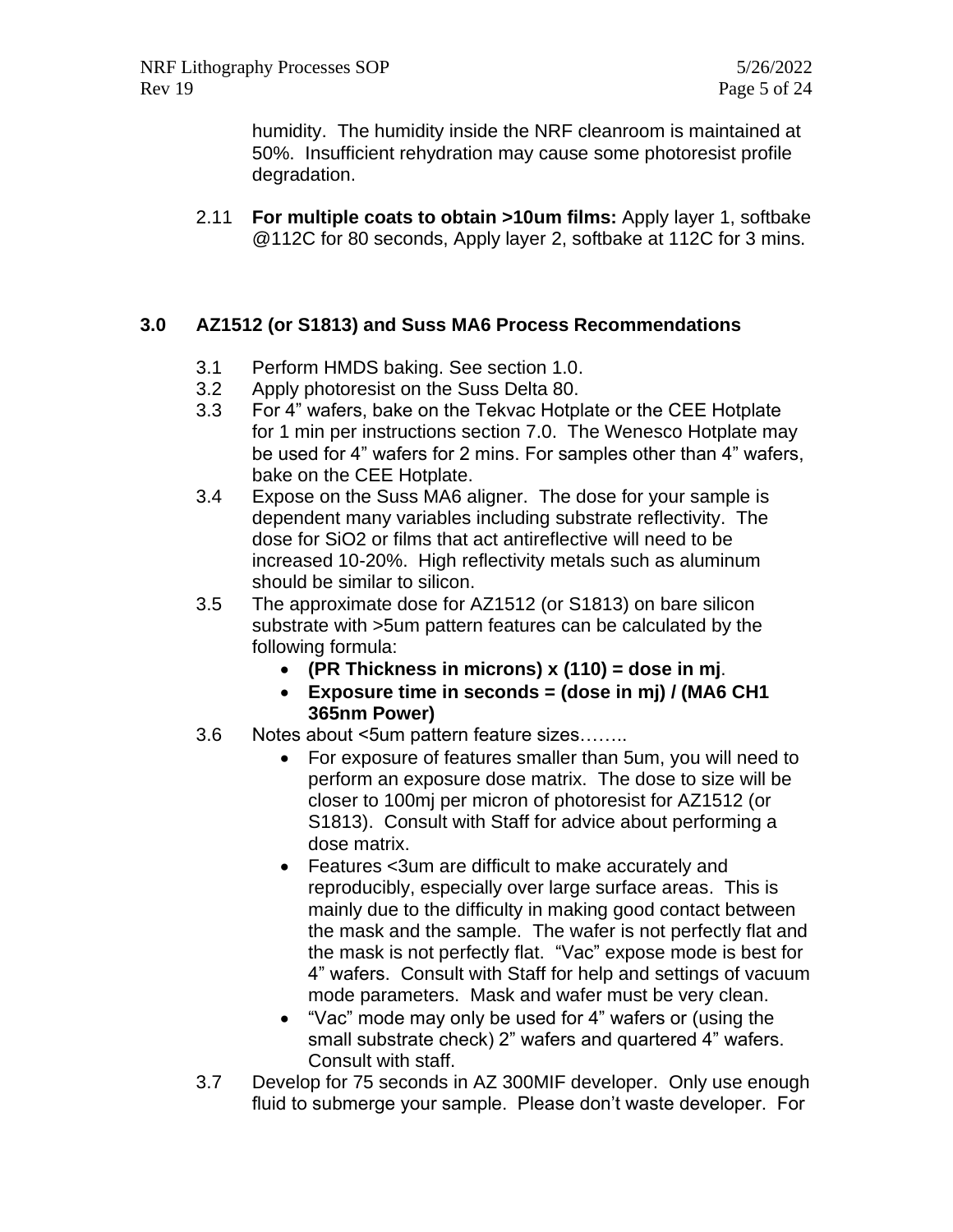a single 4" wafer, use approximately 60ml in a 6" round breaker. Do not re-use developer that has been in open air >10 minutes. The develop speed changes rapidly. If you have multiple samples to develop, use a little more developer, and expose them all and then develop them one after another in the same develop bath. You can develop up to 5 wafers with 120ml of developer without affecting develop speed.

- 3.8 Remove your sample from the develop beaker using tweezers and immediately place under running water from the DI water gooseneck on the develop bench. N2 dry.
- 3.9 De-scum To remove residue in normally cleared areas of the pattern. Run sample in Anatech Asher for 1 minute @ 300W, Gas 1-O2@300sccm. Skip this step if your sample is susceptible to RF damage.
- 3.10 If you are wet etching your sample, no hardbake is needed or recommended.
- 3.11 If you are Plasma Etching your sample you may require hard bake. Hardbake not usually required silicon etching. Hard bake temperature for AZ1512 (OR S1813) is 125°C. See section 6.4 for hardbake instructions.

# **4.0 AZnLOF 2020/2035 Processing**

AZnLOF 2000 series is a negative photoresist designed specifically for liftoff processing. The resist produces and negative (undercut) profile to reduce deposition of material on sidewalls and allow access for solvents to liftoff the film.

- 4.1 Perform HMDS baking. See section 1.0
- 4.2 Apply photoresist using the Laurell spinner. Double coats may be used to obtain thicker films.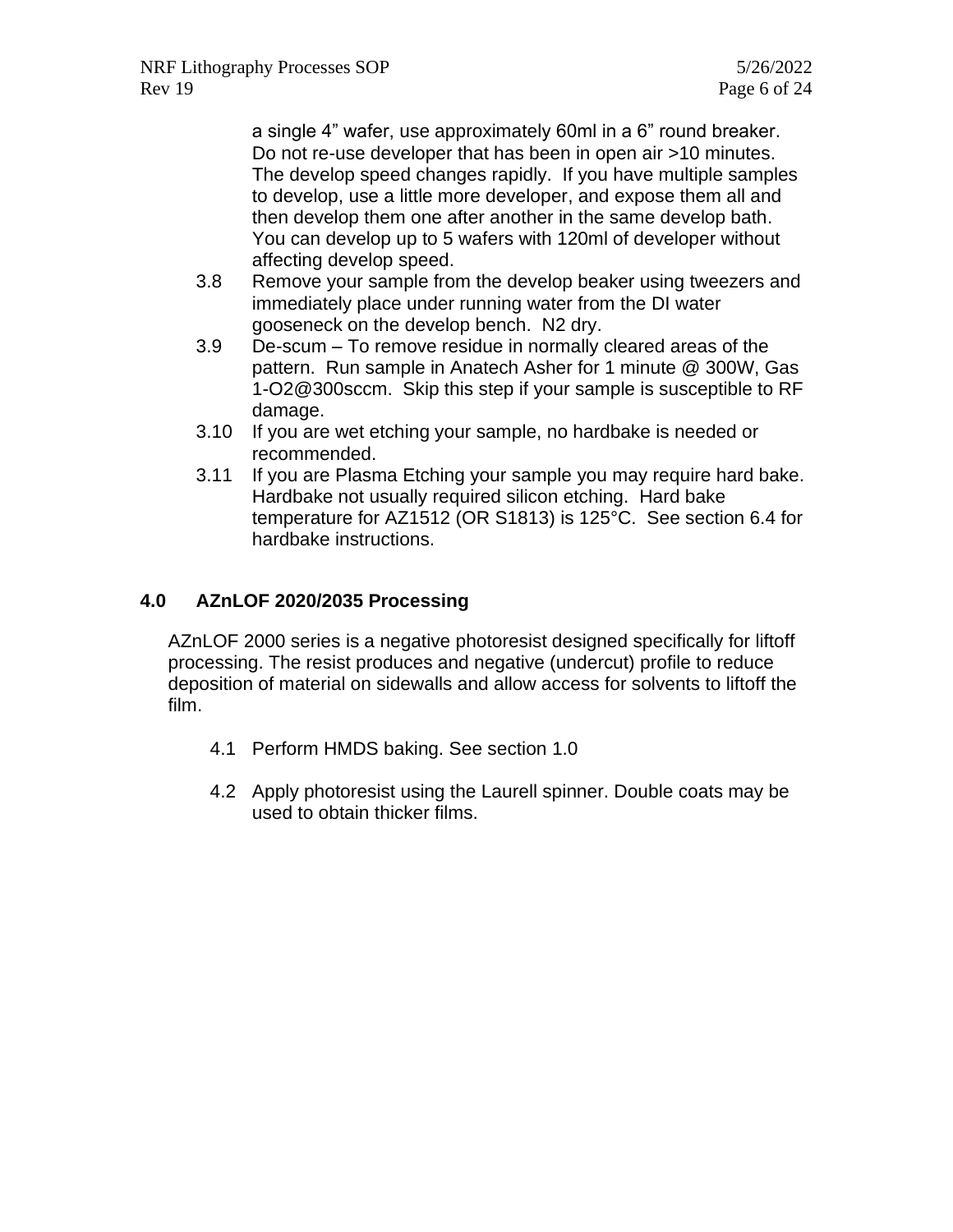

- 4.3For 4" wafers, bake on the Tekvac Hotplate or the CEE Hotplate per instructions section 7.0. Bake 1 min per micron thickness. Do Not use the Wenesco Hotplate. For samples other than 4" wafers, bake on the CEE Hotplate.
- 4.4 See section 7.0 for bake instructions
	- 4.4.1When double coating, bake first film for 1 minute at 112°C, then follow the 1 minute per micron bake after the second coating. But, film may only crosslink up to approximately 3.5um total thickness due to poor light penetration.

CAUTION…Do not let the second coat sit for long on the first layer. The solvent rich second coat will dissolve your first layer and will result in much thinner films than expected.

4.5 Expose on the Suss MA6 aligner. Use the chart below to determine the dose required.

| <b>Resist Thickness (µm</b> | Dose (mJ/cm2) |
|-----------------------------|---------------|
| 1.5                         | 60            |
| $\overline{2}$              | 66            |
| 3                           | 75            |
|                             | 90            |
| 5                           | 110           |
| 6                           | 145           |
|                             | 180           |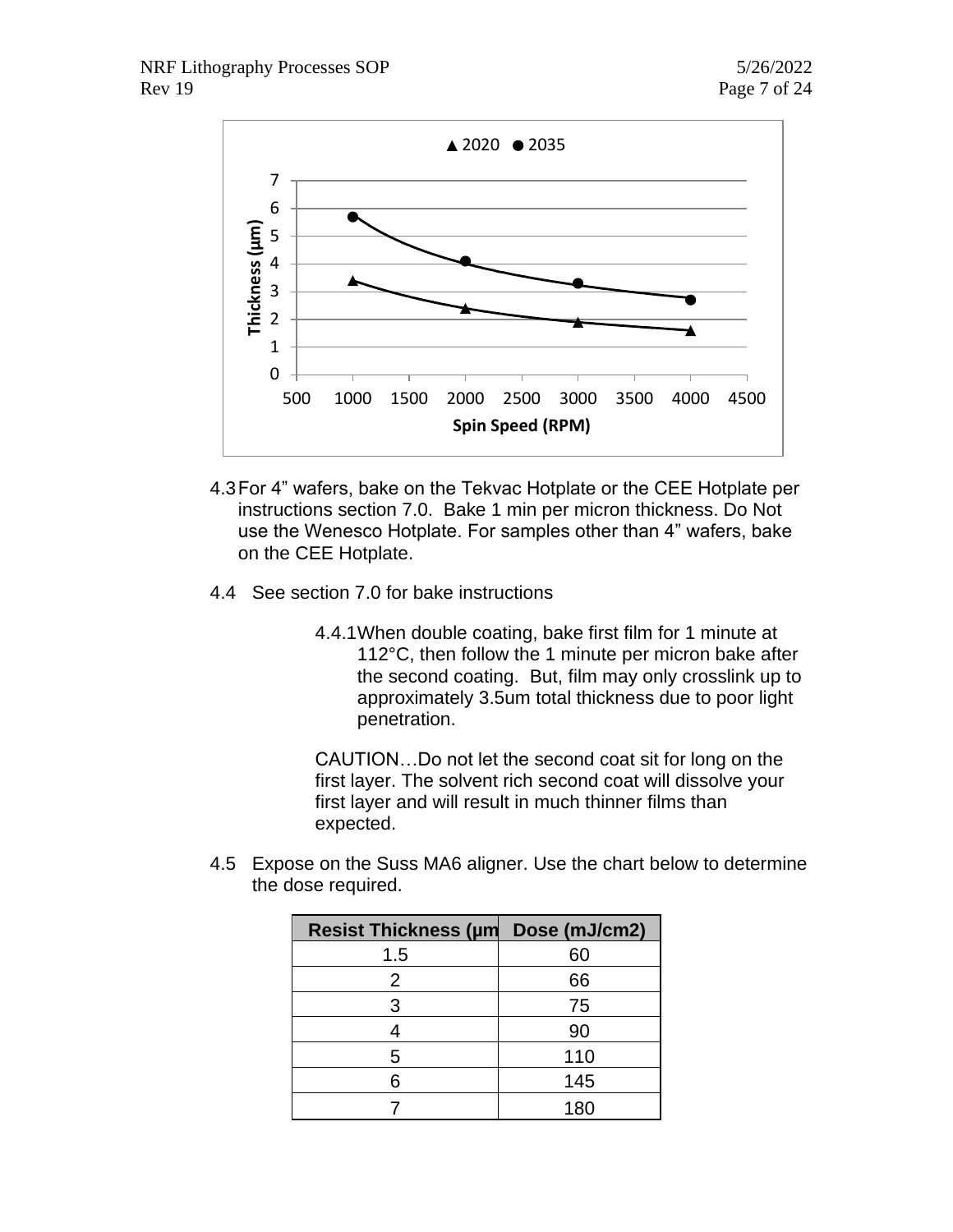- **Exposure time in seconds = (dose in mJ/cm2) / (MA6 CH1 365nm Power)**
- 4.6 A post exposure bake MUST be performed for this resist. Bake at 112°C for 2 minutes Tekvac Hotplate (or Cee Hotplate) for 4" wafers, Cee Hotplate for everything else. Do not bake on the Wenesco hotplate. This bake time does not vary for thickness. See section 7.0 for bake instructions
- 4.7 Develop time for nLOF 2020/2035 (AZ 300MIF developer) can vary depending on the amount of undercut desired. The time should be no less than 2 minutes but can go as long as 3.5 minutes for more undercut.
	- 4.7.1 For films between 2 3µm thick, a 2 minute develop will produce ~0.5µm undercut. A 3 minute develop will produce ~0.8µm undercut.



4.7.2 Because light can only penetrate ~3µm into this resist, thicker films will not be sufficiently cross linked and undercut will be much larger. Undercut will vary greatly with film thickness so you will need to run test samples and cross-section them to determine your desired undercut. See example below.

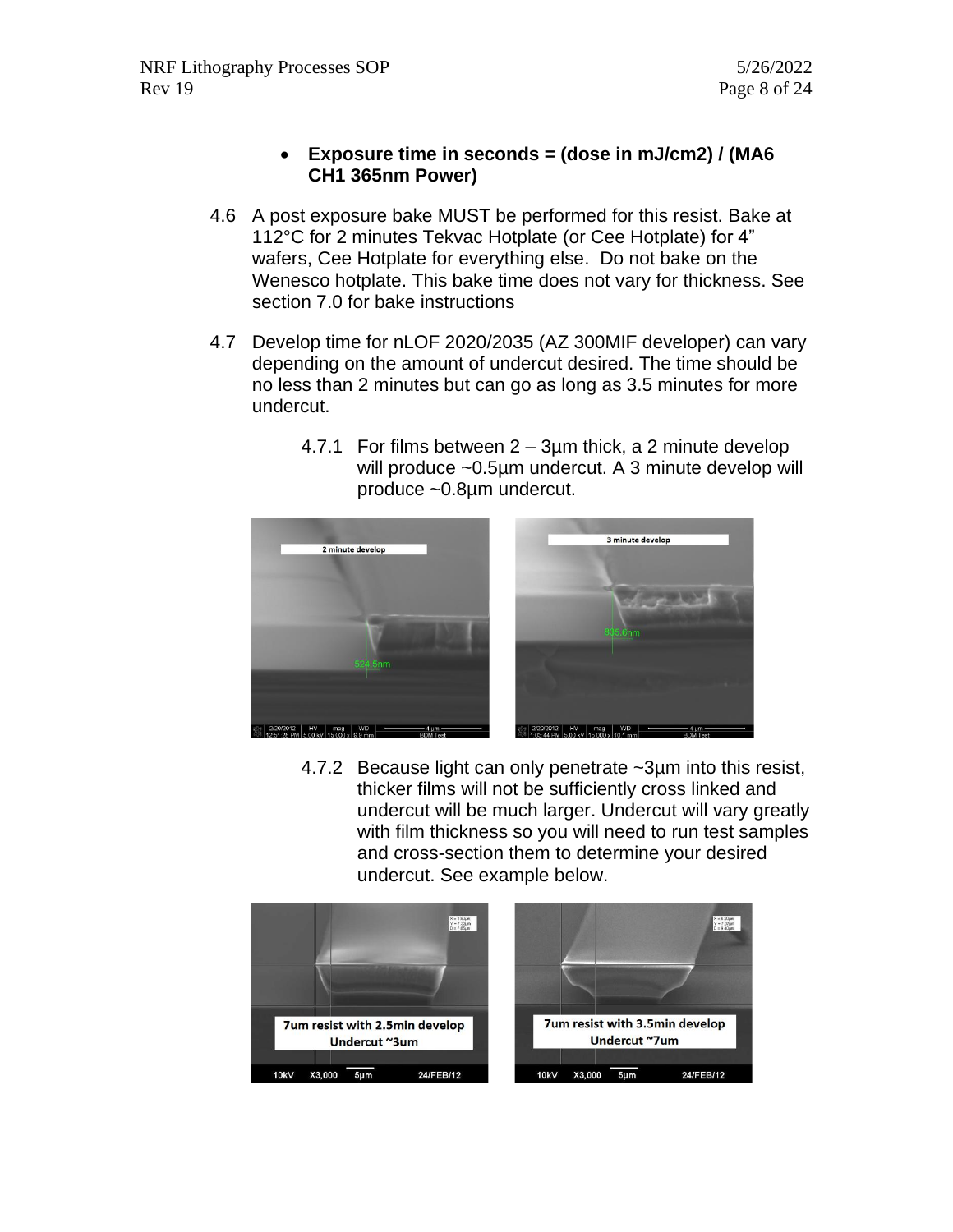- Note the nearly isotropic undercut after a depth of ~3-4um, due to lack of cross linking. This is normal for thicker AZ nLOF films so do not try to correct with over-exposing.
	- 4.7.3 Only use enough fluid to submerge your sample. Please don't waste developer. For a single 4" wafer, use approximately 60ml in a 6" round breaker. Do not re-use developer that has been in open air >10 minutes. The develop speed changes rapidly. If you have multiple samples to develop, use a little more developer, and expose them all and then develop them one after another in the same develop bath. You can develop up to 5 wafers with 120ml of developer without affecting the develop speed.
- 4.8 Remove your sample from the develop beaker using tweezers and immediately place under running water from the DI water gooseneck on the develop bench. N2 dry.
- 4.9 De-scum To remove residue in normally cleared areas of the pattern. This will greatly increase adhesion of the deposited film. Run sample in Anatech Asher for 1 minute @ 300W, Gas 1- O2@300sccm. . The Tepla asher may also be used at 100W, 300sccm O2, 1 min..
- 4.10 Skip this step if your sample is susceptible to RF damage
- 4.11 No hard bake is needed for this resist. In fact, never perform a hard bake with this resist because it makes it very difficult to remove.
- 4.12 For lift-off or resist removal, only heated PRS-3000 will remove it. Use the heated resist strip, or liftoff bath, in the solvent bench in the wet process bay. Acetone will only crystallize this resist and will not remove it.

# **5.0 LOR 3A Processing**

LOR 3A is a PMGI base resist that is intended to be used for bi-layer liftoff purposes. It is designed to be used in conjunction with standard photoresists and is compatible with all positive and negative types we use. The "A" series has a slower dissolution speed and is more controllable when compared to the "B" series. The following is a guide for processing the "A" series only! NOTE: Liftoff processes using LOR are time consuming and complicated when compared to negative photoresist such as AZ2035 or positive PR with "Image Reversal Process". Consult with staff for details.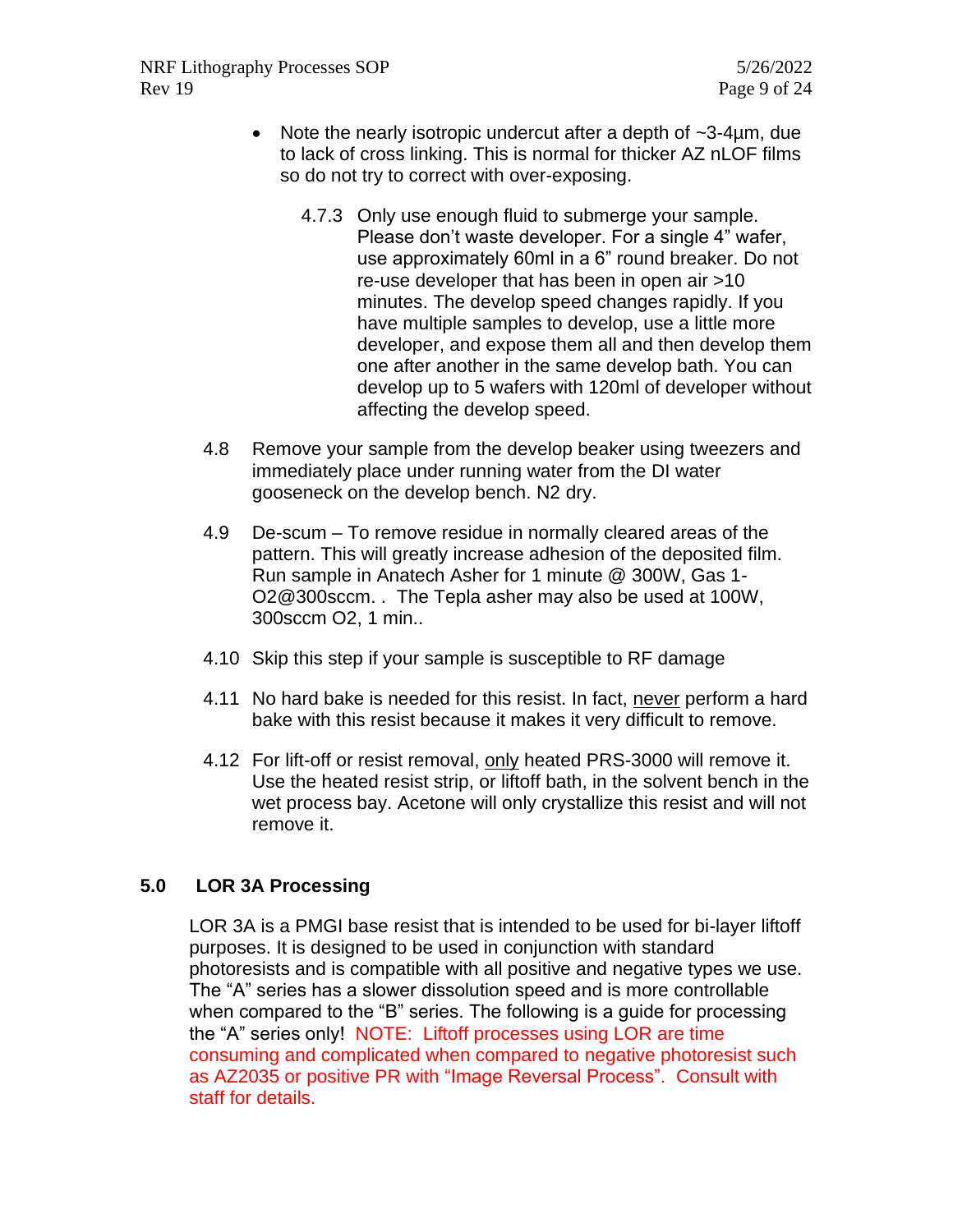- 5.1 HMDS adhesion promote is typically not needed but a 5 minute bake at 80-120°C is recommended. LOR has excellent adhesion on most clean surfaces. If using HMDS follow procedure as outlined in Section 1.
- 5.2 Apply LOR 3A using the Laurell spinner litho bay. Double coats may be used to obtain thicker films. **The LOR is your liftoff layer and should be ~3X your deposited metal/film thickness.**



- 5.3 Bake at 190°C for 5 minutes on the back right Wenesco Hotplate, use the vacuum ports during bake. See Section 6 for bake instructions. Consult with staff if unsure what plate to use.
	- 5.3.1 When double coating, bake first film for 1 minute at 190°C, then bake for 5 minutes after the second coating.
- 5.4 **LOR 3A with AZ1512 (OR S1813)**. (For this example I used 0.5µm LOR3A)

NOTE: Liftoff processes using LOR + AZ1512 are time consuming and complicated when compared to using negative photoresist such as nLof 2035. Consult with NRF Staff for more information.

5.4.1 After LOR application and bake. Apply 2.5µm coating of AZ1512 (OR S1813) using spin/bake/expose conditions from Section 3. Remember, the AZ1512 (OR S1813) is NOT the liftoff layer so thickness does not matter.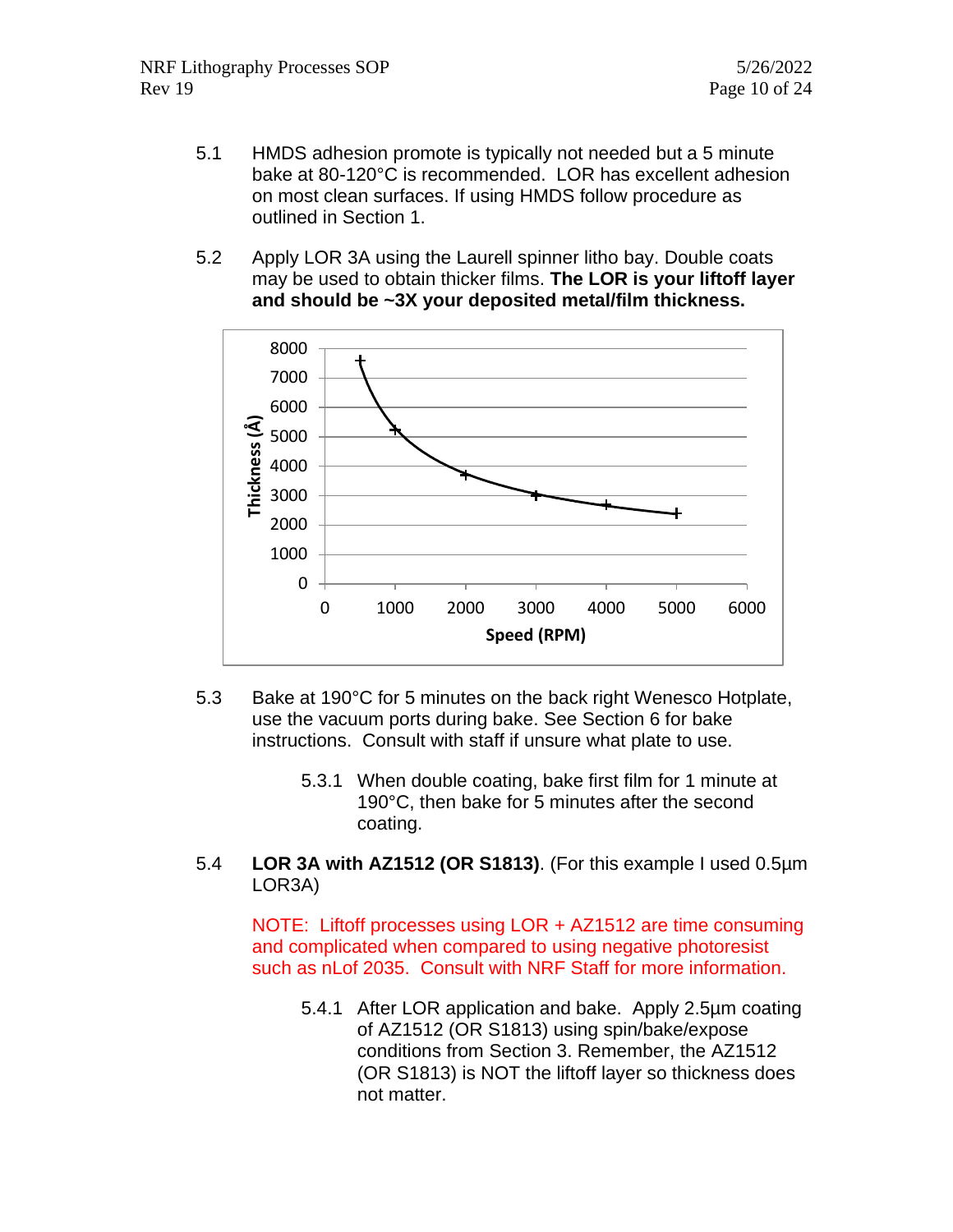5.4.2 **Develop using AZ300MIF only!** Develop time of ~2.5 minutes will clear both layers and result in an undercut of  $\sim 0.5 \mu m$ .



The bulk dissolution rate of LOR 3A is ~170Å/sec (i.e. the LOR area not covered by photoresist). LOR is slightly photosensitive so the rate can increase up to ~200Å/sec for high exposures.

The photoresist undercut rate is  $\sim$  50Å/s

- 5.4.3 Only use enough fluid to submerge your sample. Please don't waste developer. For a single 4" wafer, use approximately 60ml in a 6" round breaker. Do not re-use developer that has been in open air >10 minutes. The develop speed changes rapidly. If you have multiple samples to develop, use a little more developer, and expose them all and then develop them one after another in the same develop bath. You can develop up to 5 wafers with 120ml of developer without affecting the develop speed.
- 5.4.4 Remove your sample from the develop beaker using tweezers and immediately place under running water from the DI water gooseneck on the develop bench. N2 dry.
- 5.4.5 De-scum To remove residue in normally cleared areas of the pattern. This will greatly increase adhesion of the deposited film. Run sample in Anatech Asher for 1 minute @ 300W, Gas 1-O2@300sccm. Skip this step if your sample is susceptible to RF damage.
- 5.4.6 For lift-off or resist removal, only heated PRS-3000 will remove it. Use the heated resist strip, or liftoff bath, in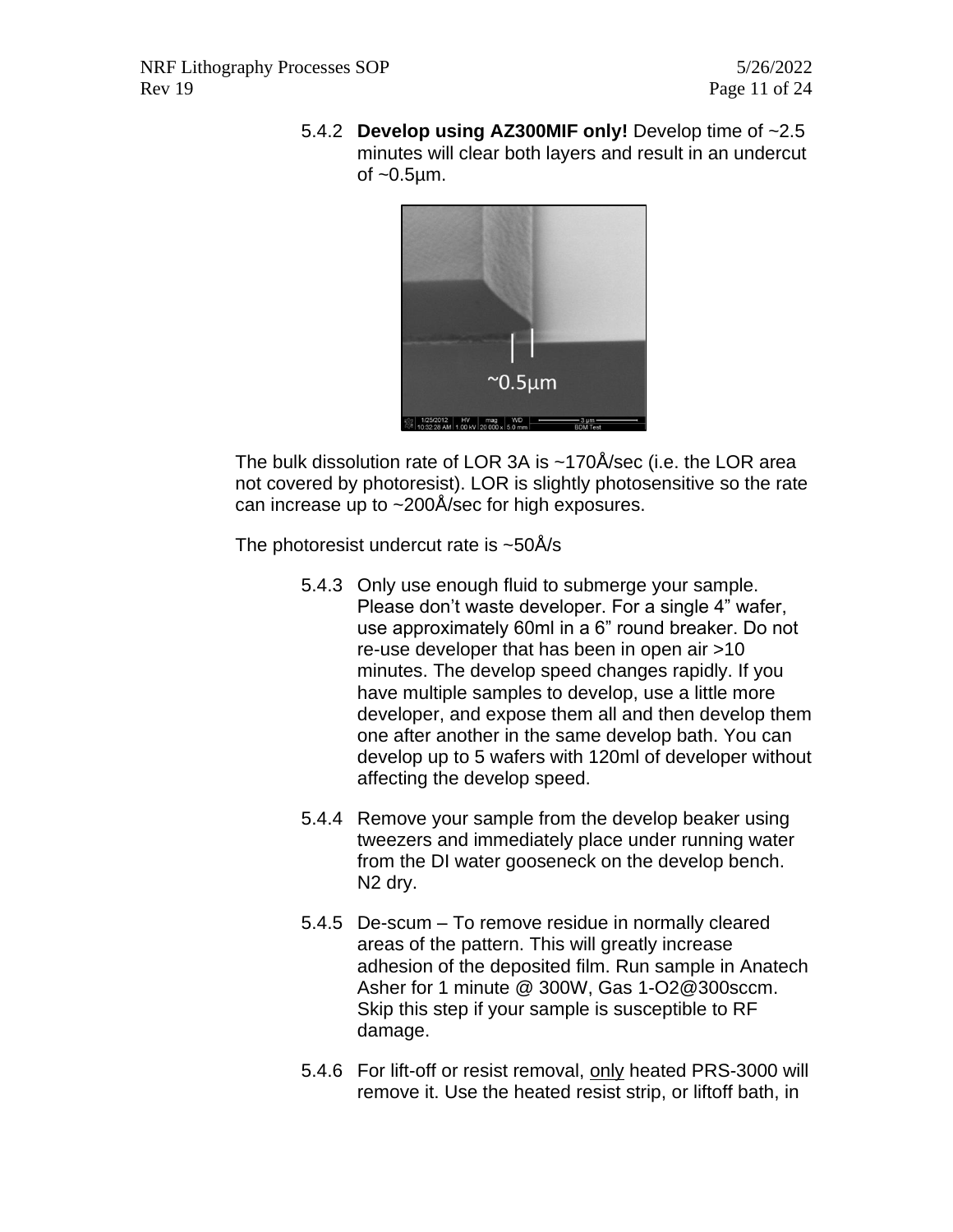the solvent bench in the wet process bay. Acetone will only crystallize this resist and will not remove it.

- 5.5 **LOR 3A with AZ9260**. (For this example I used 1µm LOR3A)
	- 5.5.1 After LOR application and bake. Apply 6µm coating of AZ9260 using spin/bake/expose conditions from Section 2. Remember, the AZ9260 is NOT the liftoff layer so thickness does not matter.
	- 5.5.2 **Develop using AZ300MIF only!** Develop time of ~7 minutes will clear both layers and result in an undercut of  $~1 \mu m$ .



The bulk dissolution rate of LOR 3A is ~170Å/sec (i.e. the LOR area not covered by photoresist). LOR is slightly photosensitive so the rate can increase up to ~200Å/sec for high exposures.

The photoresist undercut rate is  $\sim$ 50Å/s

- 5.5.3 Only use enough fluid to submerge your sample. Please don't waste developer. For a single 4" wafer, use approximately 60ml in a 6" round breaker. Do not re-use developer that has been in open air >10 minutes. The develop speed changes rapidly. If you have multiple samples to develop, use a little more developer, and expose them all and then develop them one after another in the same develop bath. You can develop up to 5 wafers with 120ml of developer without affecting the develop speed.
- 5.5.4 Remove your sample from the develop beaker using tweezers and immediately place under running water from the DI water gooseneck on the develop bench. N2 dry.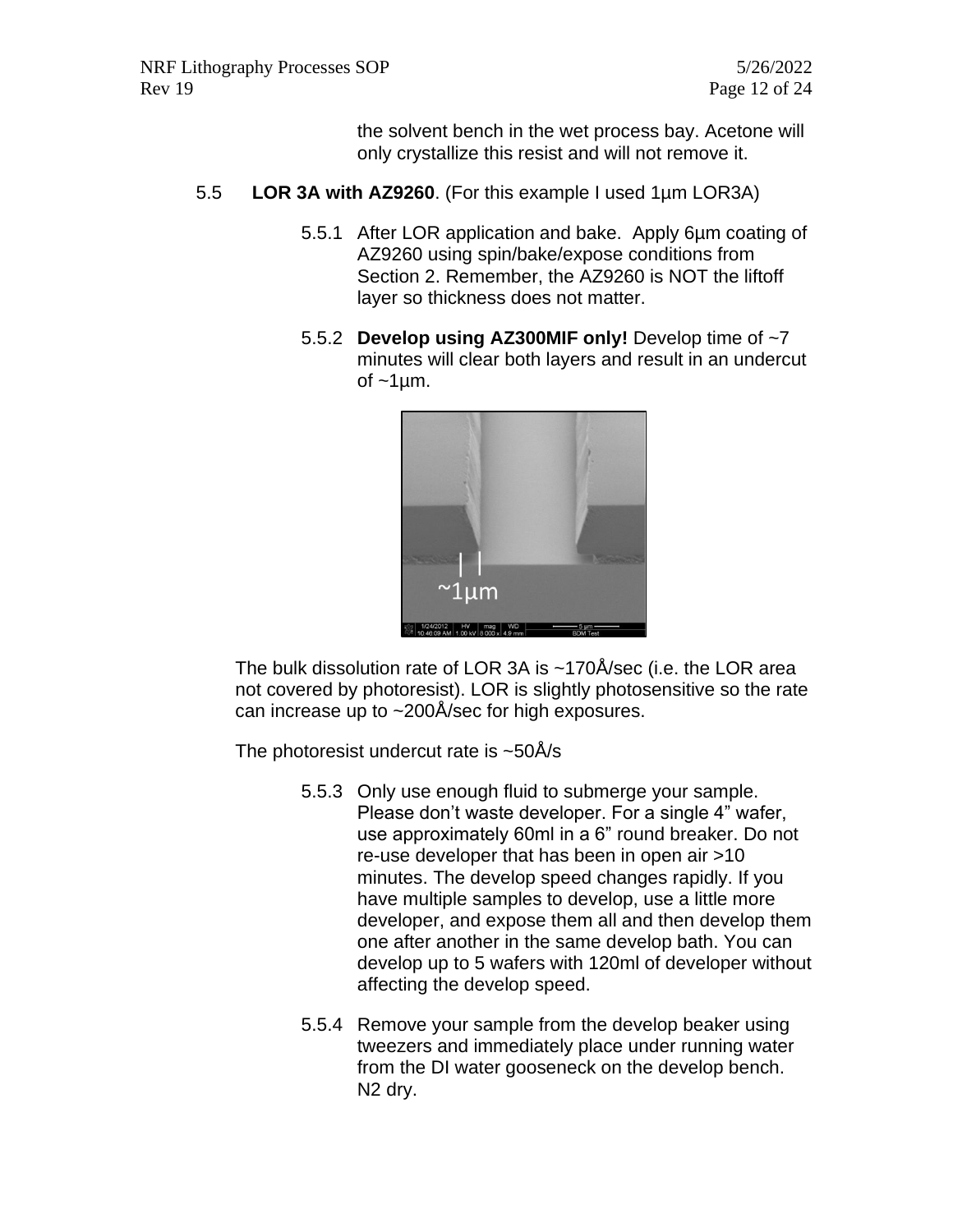NRF Lithography Processes SOP 5/26/2022 Rev 19 Page 13 of 24

- 5.5.5 De-scum To remove residue in normally cleared areas of the pattern. This will greatly increase adhesion of the deposited film. Run sample in Anatech Asher for 1 minute @ 300W, Gas 1-O2@300sccm. Skip this step if your sample is susceptible to RF damage.
- 5.6 For lift-off or resist removal, only heated PRS-3000 will remove it. Use the heated resist strip, or liftoff bath, in the solvent bench in the wet process bay. Acetone will only crystallize this resist and will not remove it.

#### **6.0 Liftoff Process for AZ1512 (OR S1813) Image Reversal – MA6 and Heidelberg**

*The following procedure has only been tested with metal thickness <3500A + photoresist thickness >1.2um. For patterns with features <3um or for patterns that require high uniformity or reproducible results, the Heidelberg tool is highly recommended. See Staff for advice.*

*Warning – If using the Mask Aligner, this procedure will require a mask that is the binary opposite of the positive photoresist mask. Metal will remain in the non-exposed or chrome areas of the mask.* 

#### **NOTE: There are some Advantages to this Process over LOR liftoff process:**

- It only requires one photoresist and can be done in the automated Delta 80 spinner.
- The film to be exposed is more uniform since the need to spin one polymer layer (which is always problematic) is eliminated.
- The pattern resolution and uniformity is better due to the above fact.
- Less possibility for User induced problems since there are fewer process steps. Manual LOR spinning in the Laurell Spinner is not needed.
- You don't have to worry about getting the develop time exactly correct to create undercut. The undercut is created by the inversion or reversal of the feature sidewall slope.
- Metal features down to 1um are possible if the Heidelberg is used. This can also be done using LOR but dose and focus are more critical.
- Expensive LOR chemical not needed.
- 6.1 Perform HMDS baking. See section 1.0.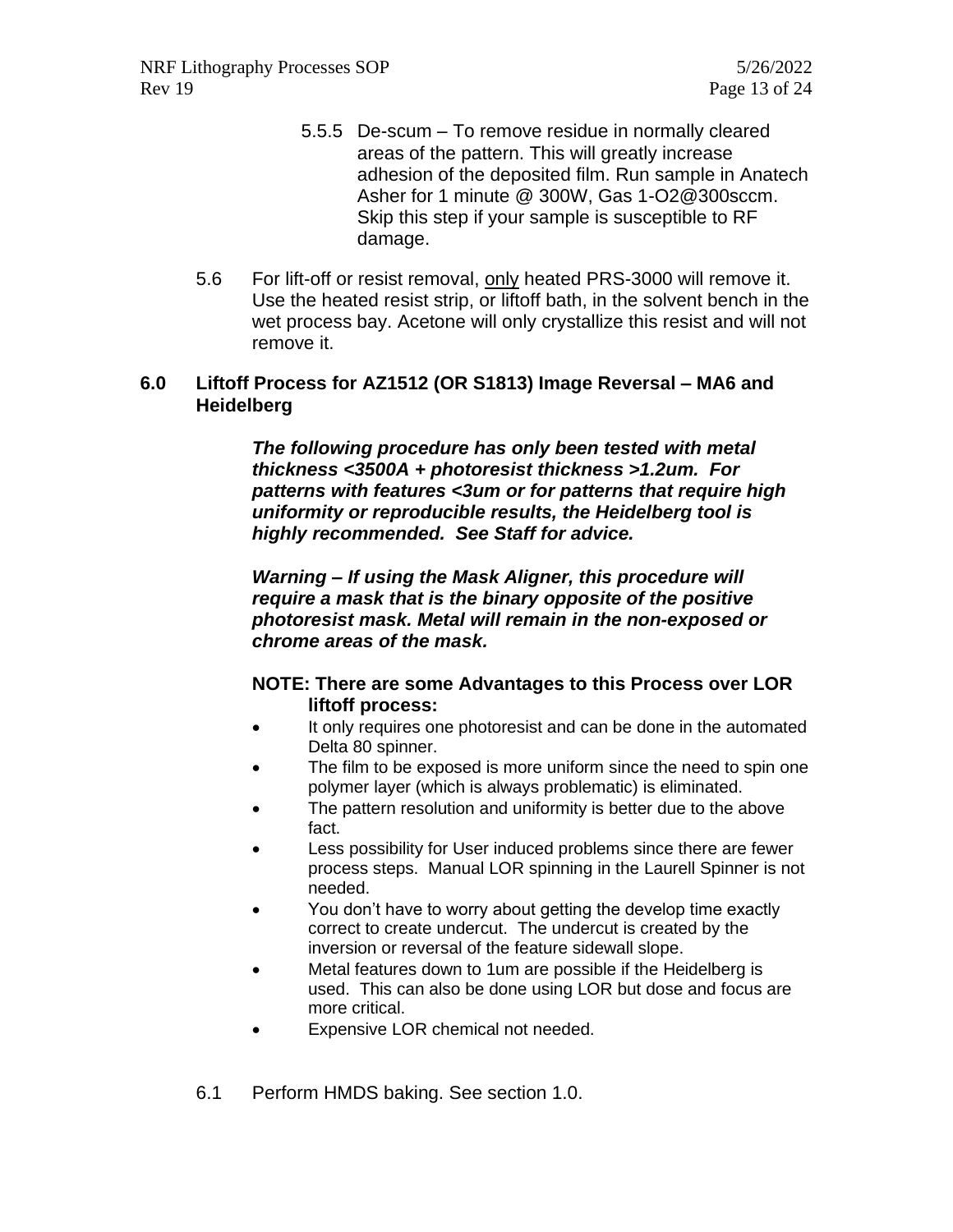- 6.2 Apply photoresist on the Suss Delta 80.
- 6.3 For 4" wafers, bake on the Tekvac Hotplate or the CEE Hotplate 1 min per instructions section 7.0. For samples other than 4" wafers, bake on the CEE Hotplate.
- 6.4 See section 7.0 for bake instructions

#### **6.5 For Suss MA6 Exposure**

6.5.1 Expose on the Suss MA6 aligner per the instructions in section 3.0.

#### **6.6 For Heidelberg Exposure**

- 6.6.1 Expose the sample per normal procedure per the Heidelberg SOP. Use the exposure conditions listed in the Exposure Conditions excel spreadsheet located on the Heidelberg Conversion computer desktop. If you need to obtain exact sizing of deposited features you will need to adjust feature sizes using spot size correction and exposure dose….i.e. run an array of conditions. See Staff for help.
- 6.6.2 For additional info regarding this process, see the power point file "Liftoff - AZ1512 (OR S1813) Image Reversal" on the web site under "Docs" for the MA6 or Heidelberg.
- 6.7 Load the sample in YES Oven. Run recipe #2, it takes about 1.5 hours.
- 6.8 Flood expose the sample on the Suss MA6 aligner for 70 seconds. The total dose should be approximately 300mj. Set the MA6 mode to "Flood" and just lay the sample on top of the 4" wafer holder. No mask.
- 6.9 Develop for 1 minute in AZ400K 1:4 developer (i.e. 1 part 400K:4 parts DI water). Do not re-use developer that has been in open air >10 minutes. The develop speed changes rapidly.
- 6.10 Remove your sample from the develop beaker using tweezers and immediately place under running water from the DI water gooseneck on the develop bench. N2 dry.
- 6.11 De-scum To remove residue in normally cleared areas of the pattern. Run sample in Anatech Asher for 1 minute @ 300W, Gas 1-O2@300sccm.
- 6.12 Metal should be e-beam evaporated using the PVD system up to 3500A thickness. Sputtered metals may work with this process but have not been tried.

# **7.0 Photoresist Baking**

NOTE: Substrates with poor thermal conductivity, (i.e. <50W·m-1·K-1) such as glass, should never be baked on a hotplate. Use the Despatch ovens for all baking. Use the YES Oven for HMDS application. As a general rule, oven bake times are 30 minutes long and 10 degrees lower than the recommended hotplate temperature. If in doubt about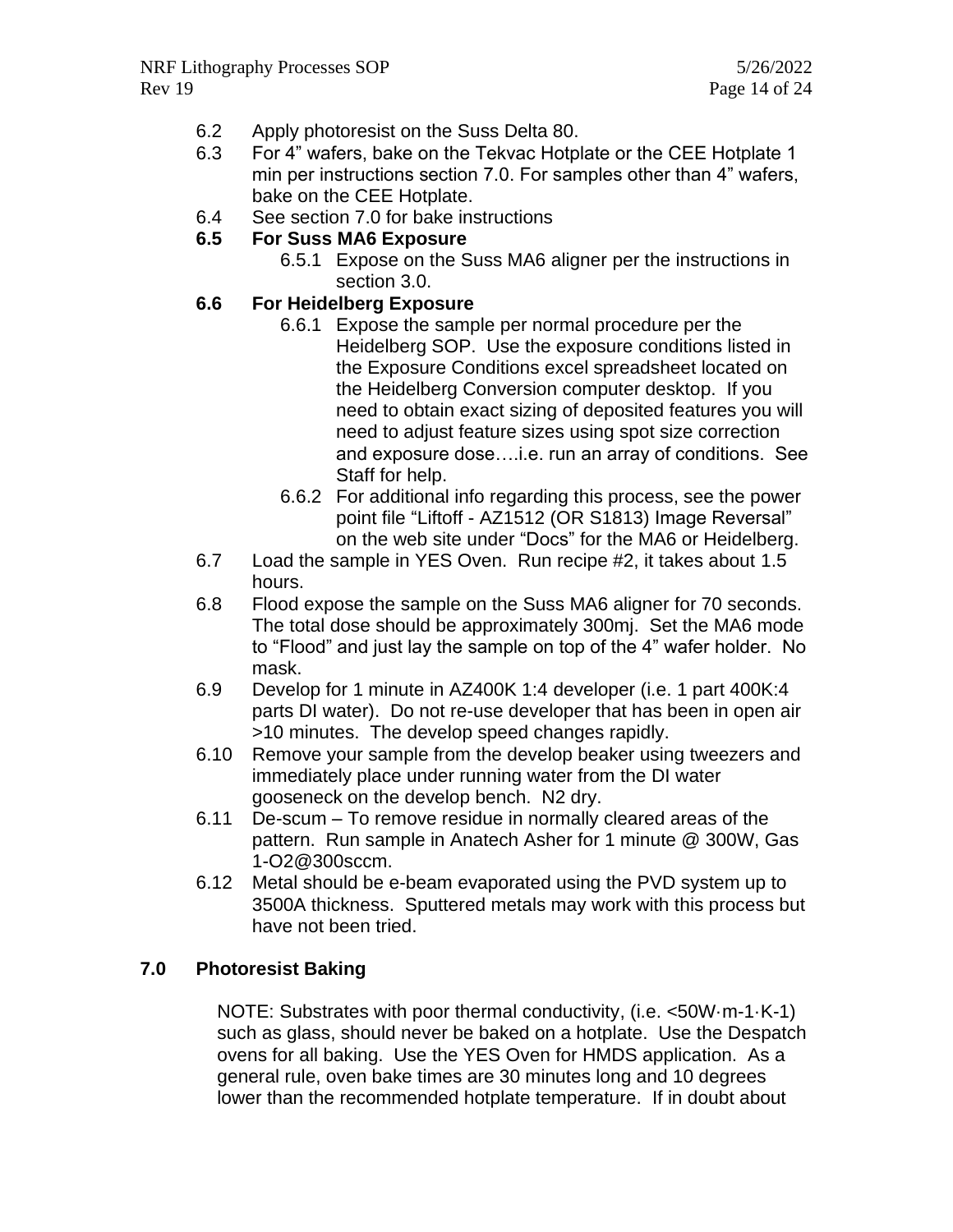your process, ask NRF Staff for help.

NOTE: To obtain the correct thickness for Suss Delta 80 (as described in the recipe name) applied photoresist, you must follow the baking instructions below.

# **7.1 Hotplate Operation**

#### **7.1.1 Tekvac 4" Wafer Hotplate**

- 7.1.1.1 This plate is for 4" wafers only. The wafer is baked for a specific time automatically. It may also be used with N2 inert purge though it is not really needed for most photoresists.
	- 7.1.1.2 To change the hotplate temperature set point, press and hold the left \* button and press the up/down keys. The temp is normally kept at 112C. If you change it, return it to 112C when done.
	- 7.1.1.3 The plate temperature must be at the setpoint for the pins to move down.
	- 7.1.1.4 Photoresist on the backside of your sample will cause non uniform baking and contaminate the hotplate. Check the backside of your sample for PR or particles. Remove backside PR with acetone a very lightly moistened foam swab.
	- 7.1.1.5 Place your wafer on top of the lift pins with the edge against the 2 white alignment posts as shown below.



7.1.1.6 Set the timer. The numbers on the dial are 2X the actual time in minutes. It can be adjusted by turniing the outerside ring.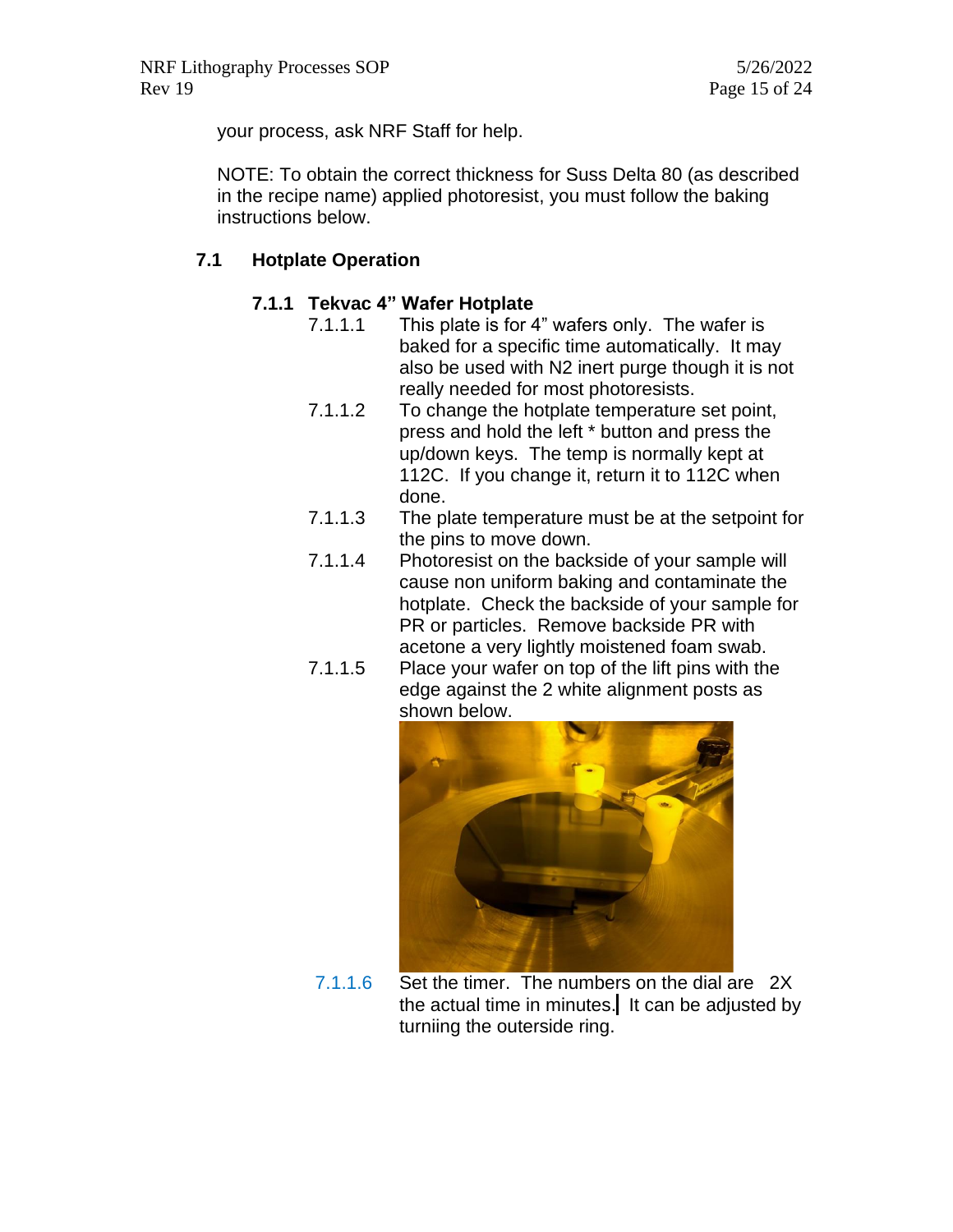

- *7.1.1.7 If you need to use the N2 inert purge, close the hotplate door and rotate the N2 purge flowmeter knob CCW for a flow rate of 20-25 l/min. Wait 2 mins before starting the bake. Make sure you close the flowmeter when done!*
- 7.1.1.8 To start bake, press the black button above the flowmeter. The lift pins will lower the wafer and vacuum will turn on to hold the wafer tight to the hotplate surface.



7.1.1.9 The lift pins will raise when the timer is done.

# **7.1.2 CEE Hotplate**

- 7.1.2.1 Photoresist on the backside of your sample will cause non uniform baking and contaminate the hotplate. Check the backside of your sample for PR or particles. Remove backside PR with acetone a very lightly moistened foam swab.
- 7.1.2.2 Load vacuum bake recipe name "112VxMIN"where x is the recommended time in mins. When you run the vacuum bake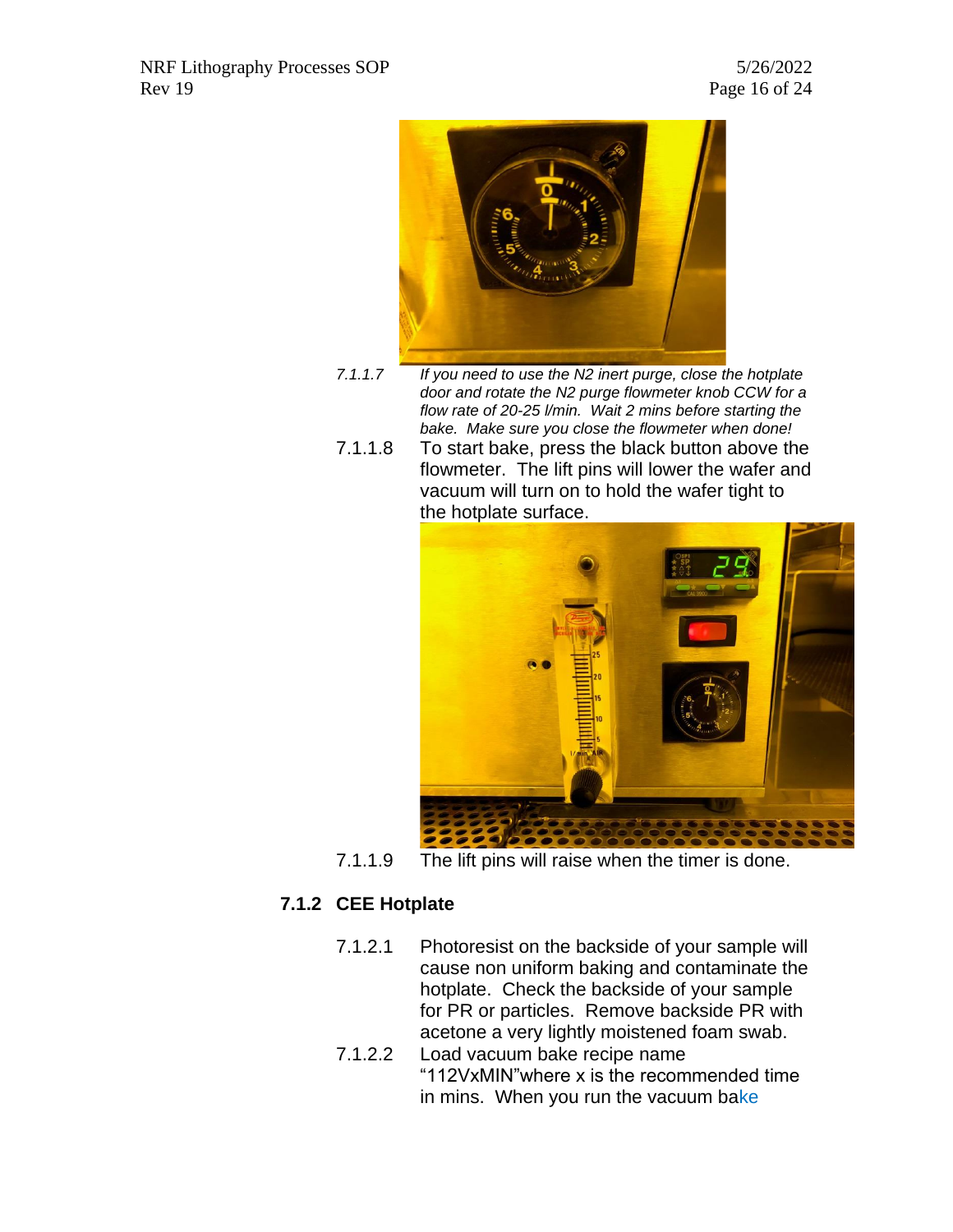recipe, vacuum is applied to all the small holes on the plate. NOTE: The large holes in the plate are not used.



- 7.1.2.3 Load the recipe and press the start button. After the recipe starts, place your sample directly on the small vacuum holes. Choose the group that will apply the most vacuum holes to your sample.
- 7.1.2.4 The program will beep when done. Slide the sample to the opening at the edge of the plate and pick up with tweezers. Place it on the cold plate located to the right of the CEE Plate.

# **7.1.3 Wenesco Hotplate - LOR**



7.1.3.1 The set point is normally set to 190C and the bake time is 5 mins. The temp can be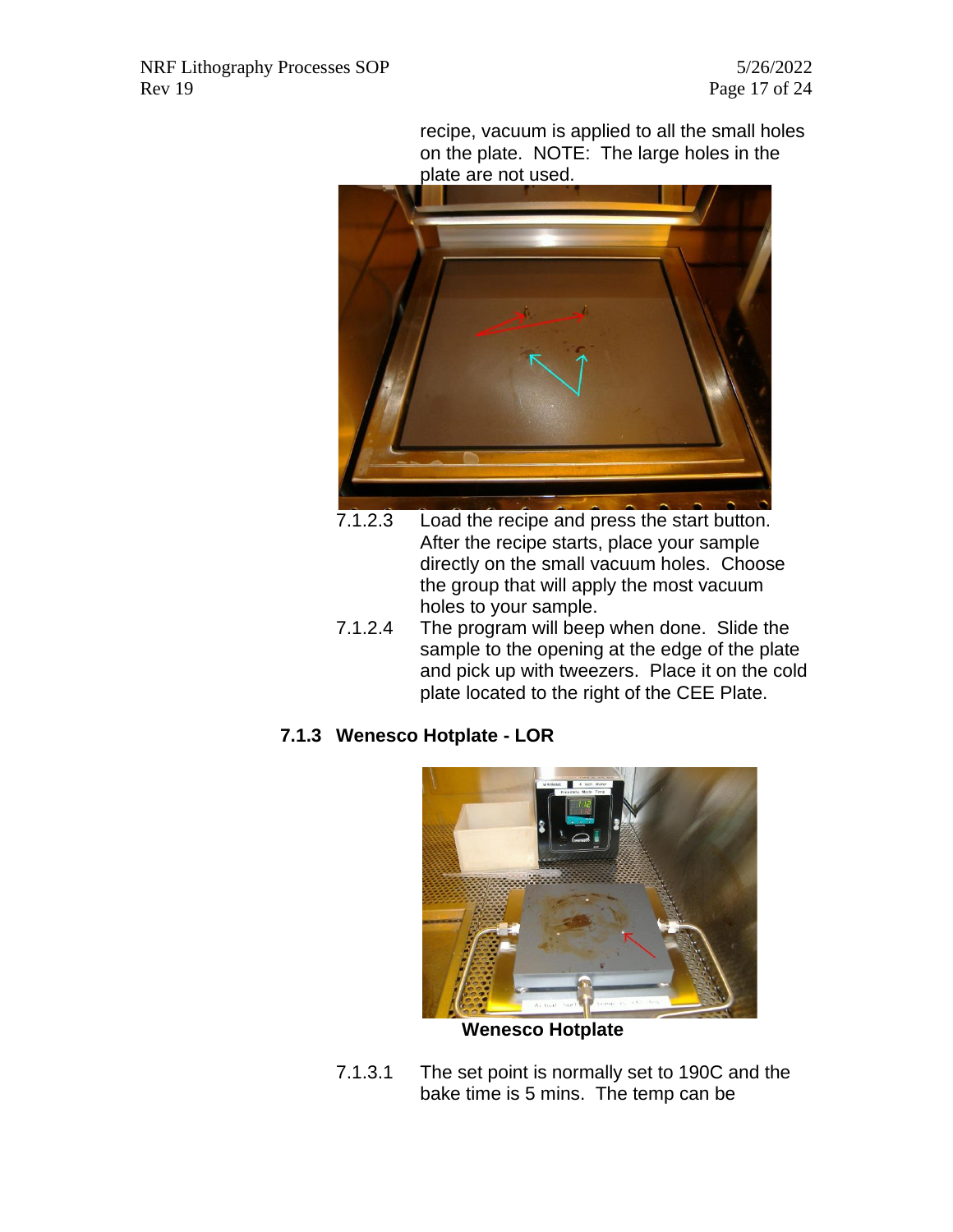changed to 180C if faster undercut is desired.

- 7.1.3.2 Note: the 3 white ceramic standoff pins for proximity bake are no longer being used and are now recessed in the plate.
- 7.1.3.3 Place your sample over the 3 small holes located in the center of the plate and turn the vacuum valve(s) ON. The handle is pointed "down" for ON. There is one valve per vacuum hole. The valve positions correspond to the hole positions, left, center and right.



7.1.3.4 Turn the vacuum valves(s) off and remove the sample.

# **7.2 Softbake**

**7.2.1 Use the following table to determine best hotplate to use.**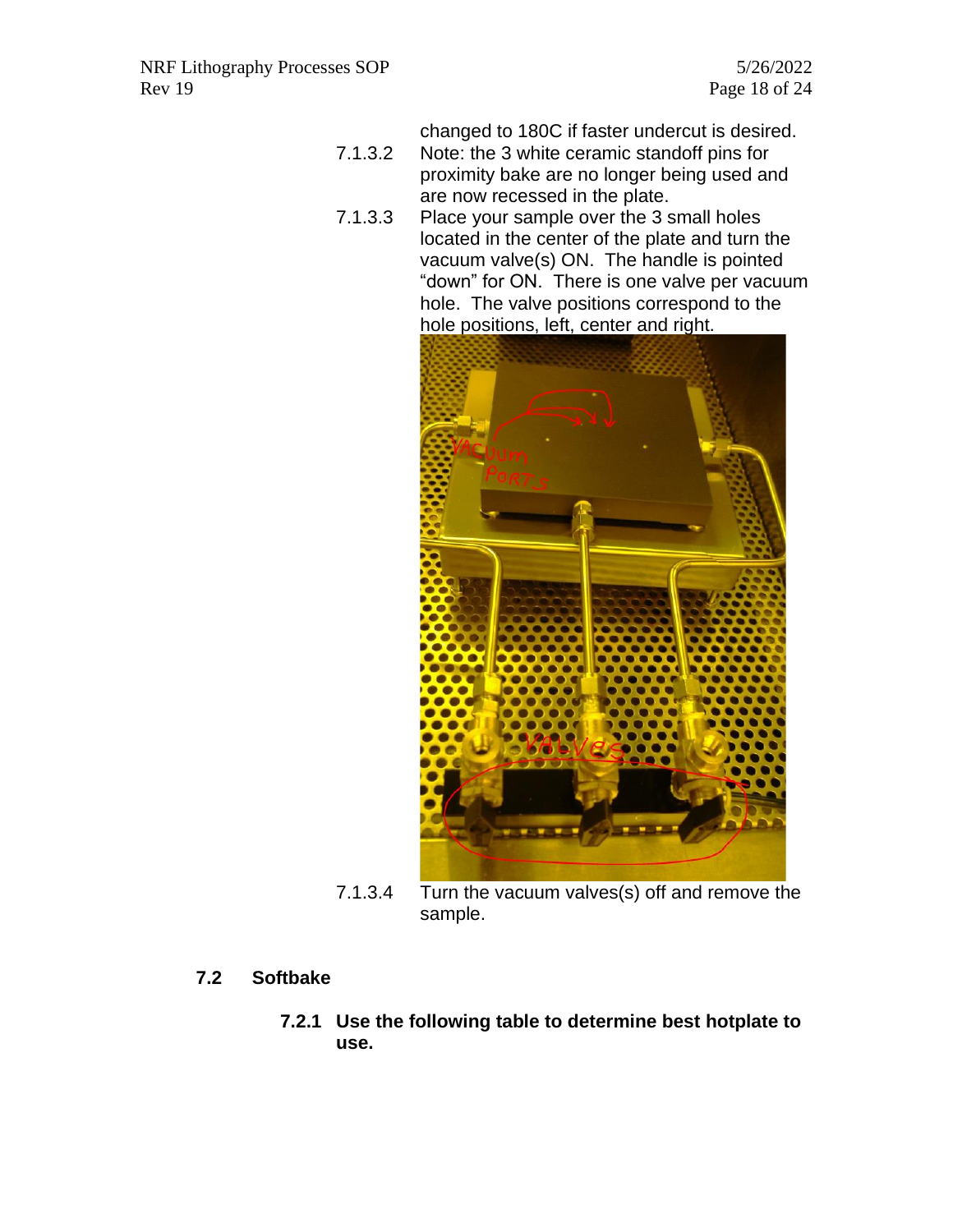| <b>Photoresist</b> | <b>Hoplate</b>          | <b>Temperature C</b> | Time/mins         |
|--------------------|-------------------------|----------------------|-------------------|
| AZ1512             | Tekvac HP Bake          | 112                  | 1                 |
|                    | <b>Wenesco Front HP</b> |                      |                   |
| AZ1512             | Bake - 4" wafer         |                      |                   |
|                    | only                    | 112                  | 2                 |
| AZ1512             | CEE HP                  | 112                  | 1                 |
| AZ1512             | Oven Bake               | 105                  | 30                |
| AZ9260             | Tekvac HP Bake          | 112                  | 3 (<12um thick)   |
| AZ9260             | CEE HP                  | 112                  | $3$ (<12um thick) |
| AZ9260             | Oven Bake               | 105                  | 30 mins           |
| AZ nLof 2035       | Tekvac HP Bake          | 112                  | 1 min per um      |
| AZ nLof 2035       | CEE HP                  | 112                  | 1 min per um      |
| AZ nLof 2035       | Oven Bake               | 105                  | 30                |
|                    | <b>Wenesco Back HP</b>  |                      |                   |
|                    | Bake (manual            |                      |                   |
| LOR 3A             | vacuum)                 | 180-190              | 5                 |

# **Softbake Table**

# **7.3 Oven Softbake**

- 7.3.1 Oven baking takes longer than a hotplate but provides very good uniformity across the sample.
- 7.3.2 The lower Despatch oven in the Litho Bay is normally maintained @ 105°C which is good for both AZ1512 (OR S1813) and AZ9260 softbake.
- 7.3.3 Develop times for oven baked AZ9260 is longer than hotplate baked. Refer to "AZ9260 Process Table" in section 2 for times. This will most likely also apply to AZ1512 (OR S1813) but the test has not been run yet to determine this.
- 7.3.4 Press the door release button and press in on the door handle for the door to pop open.

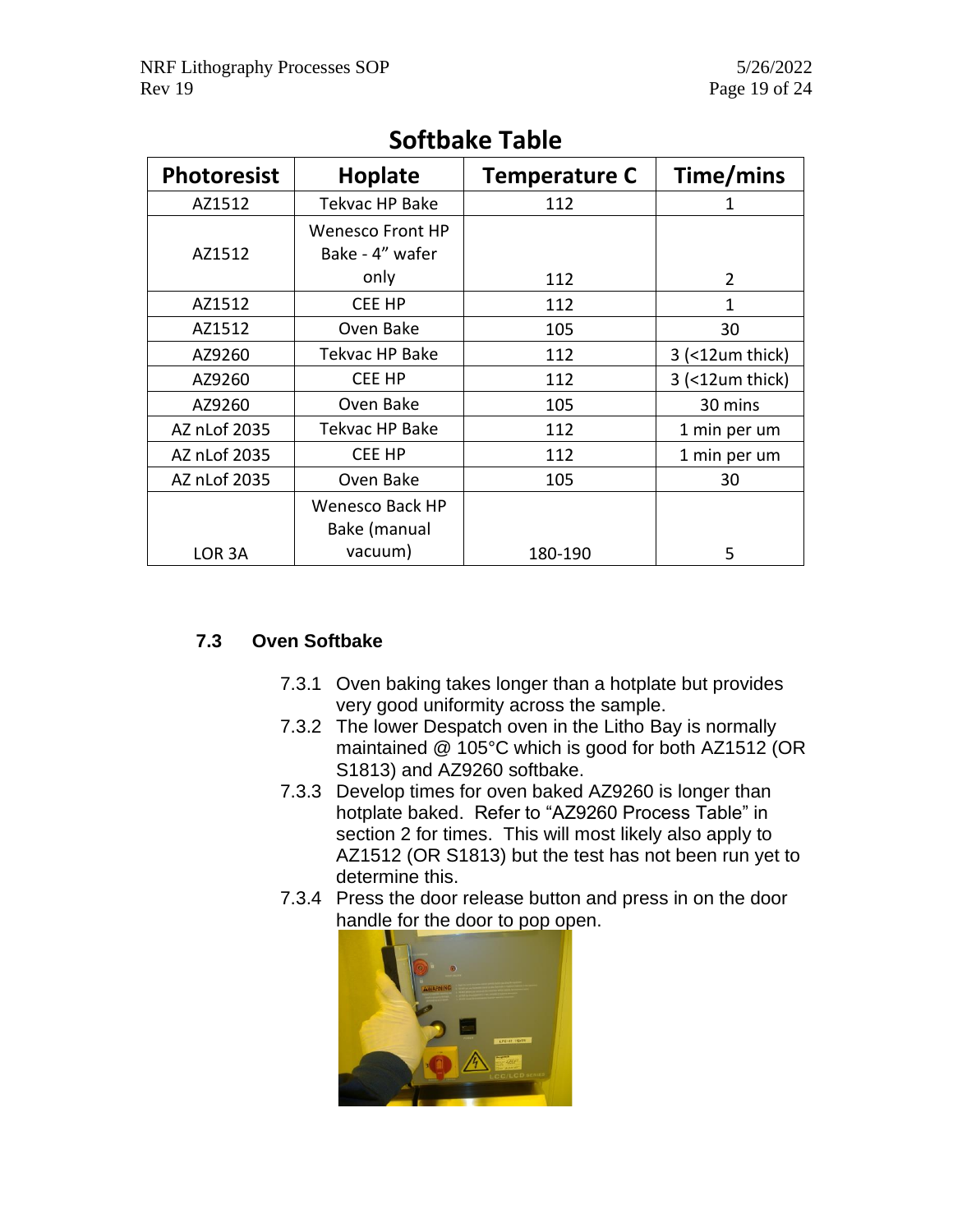- 7.3.5 Place your sample on the shelf. It it not recommended that you place your sample directly on the metal grate. Use a quartz wafer holder or thick piece of glass.
- 7.3.6 For standard silicon wafer with AZ1512 (OR S1813), 15 minutes will be enough. For thick samples, substrates with poor thermal transfer properties or photoresists thicker than 4um, 30 minutes is recommended.

# **7.4 Hardbake**

- 7.4.1 AZ9260 photoresist does not require hardbake.
- 7.4.2 **AZ1512 (OR S1813) Hardbake - Pre Plasma Etch –** hardbake temp for this resist is 125ºC. Hardbake may not be needed for some plasma etch processes, consult with NRF Staff. You may use any of the following 3 options:
	- **Option 1** Use the Cee Hotplate recipe "125V2MIN" for fragments. Use "125P2min" for 4" wafers.
	- **Option 2** Use the Despatch Oven at 120 125 °C for 20 minutes. Press and hold the door release button and press in and then pull on the door handle for the door to open.



Place your sample on top of the solid top shelf.



**Option 3** - Use the Wenesco hotplate (for fragment only hardbake). Use the vacuum ports located in the center of the hotplate.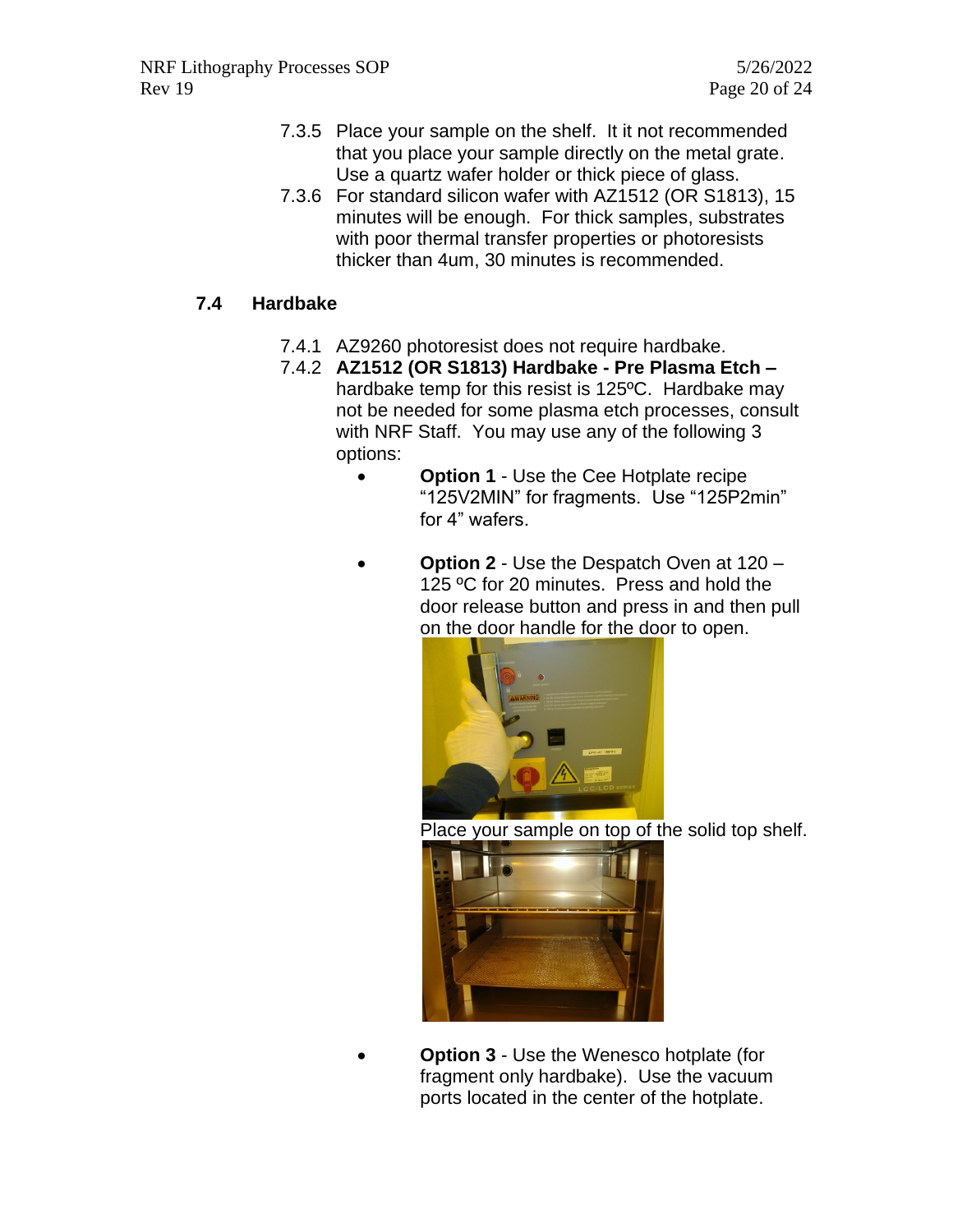Page 21 of  $24$ 

Place your sample on top of the 1mm vacuum holes and turn the vacuum valves (shown in the pic below) so that they point down. Vacuum will be applied to your sample. Bake AZ1512 (OR S1813) for 2 mins. Turn the valves back up when don to release the sample.

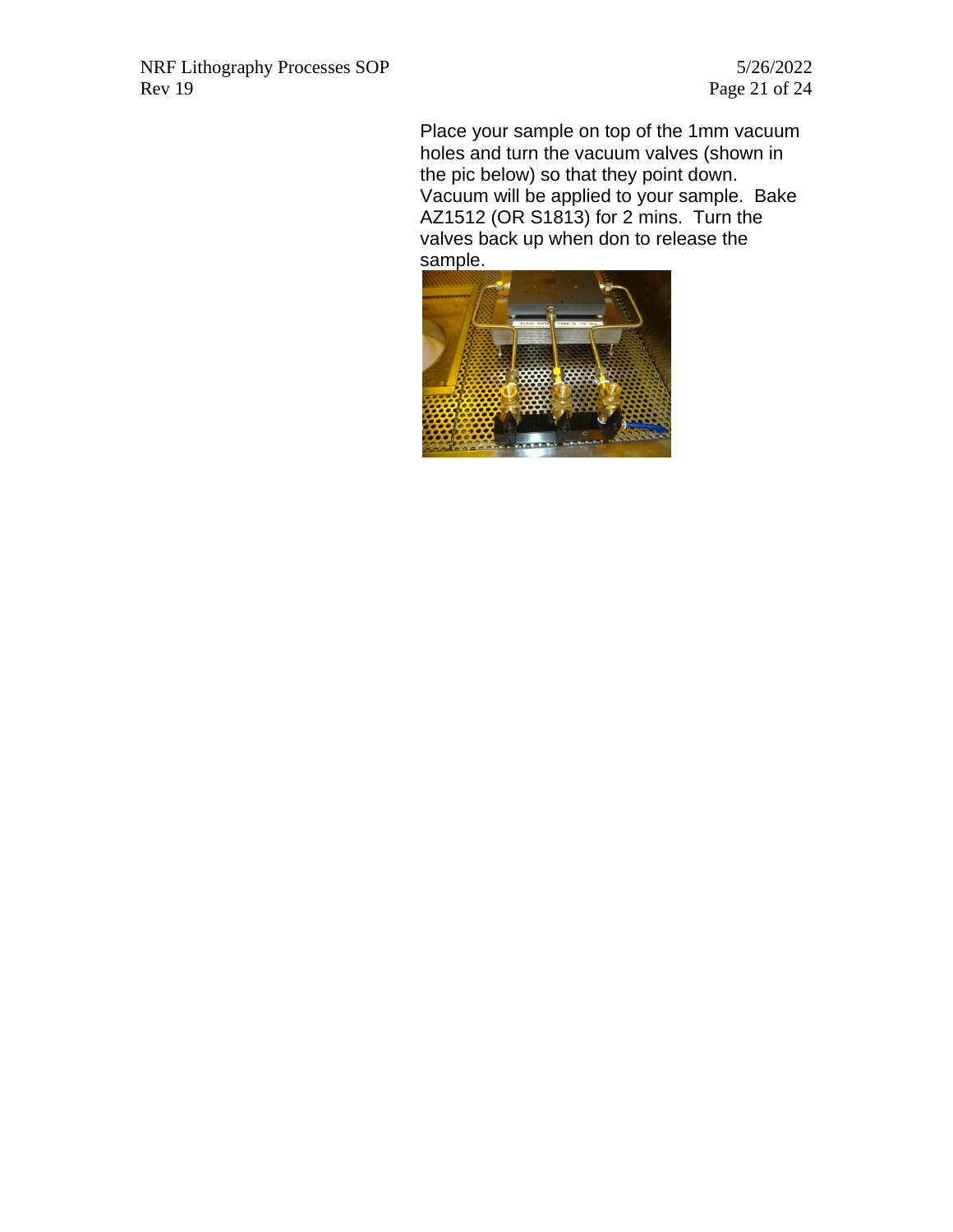#### **8.0 Photoresist Removal**

Photoresist may be removed a number of ways. Which method you choose depends on sample composition, prior processing steps and available equipment. There are basically 4 categories that most samples fall under. Determine which category applies to your sample from the 4 Types listed below.

- Type 1 soft bake only <115°C no metal layer
- Type 2 soft bake only <115°C with metal layers
- Type 3 hard baking >115°C, implant or plasma etch no metal layer
- Type 4 hard baked >115°C, plasma etched with metal layers
- Type 5 Plasma Strip Oxygen Plasma. For samples that can't be put in solvents.

Refer to the specific equipment SOP's for each tool where needed.

#### **8.1 Type 1 PR Strip**

- 8.1.1 Flood Expose (see step 3.5 for procedure). This method will not clean the edge or backside of the sample. Use a swab + solvent to clean back and edge.
- 8.1.2 O2 Plasma Ash in Anatech for 3 minutes. 600W, 600 sccm O2.
- 8.1.3 Optionally instead of ashing, Piranha Strip. Consult with NRF Staff for Piranha procedure.

# **8.2 Type 2 PR Strip**

- 8.2.1 Soak in PRS3000 @ 70°C for 5 minutes
- 8.2.2 O2 Plasma Ash in Anatech for 3 minutes. 600W, Gas 1- O2@600 sccm
- **8.3 Type 3 PR Strip**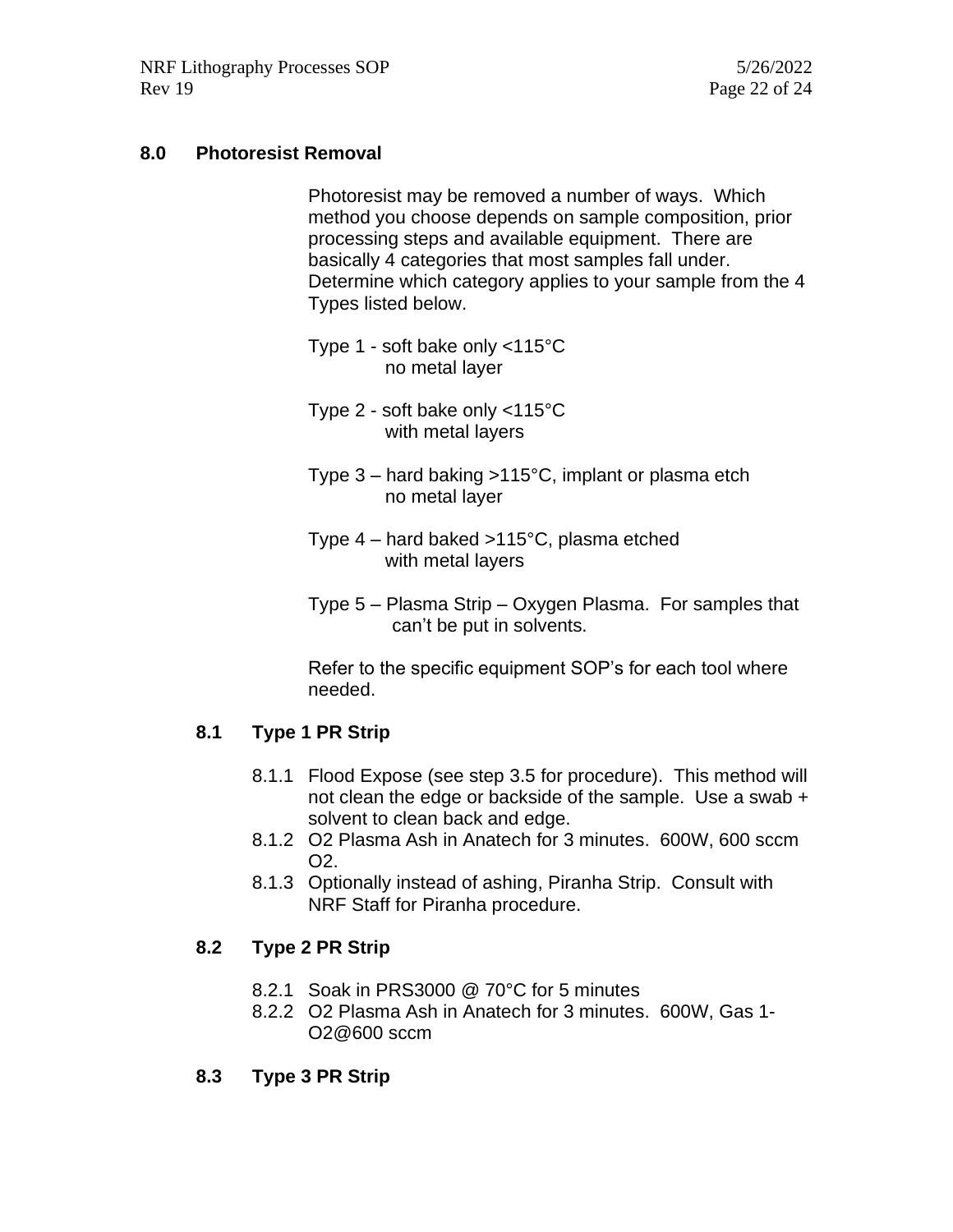- 8.3.1 Soak in PRS3000 @ 70°C for 15 minutes
- 8.3.2 O2 Plasma Ash in Anatech for 3 minutes. 600W, Gas 1- O2@600 sccm
- 8.3.3 Optionally in place of ashing, heated Piranha Strip. Consult with NRF Staff for Piranha procedure.

#### **8.4 Type 4 PR Strip**

- 8.4.1 Soak in PRS3000 @ 70°C for 15 minutes
- 8.4.2 O2 Plasma Ash in Anatech for 3 minutes. 600W, Gas 1- O2@600 sccm
- 8.5 Type 5 Plasma Bulk PR Strip
	- 8.5.1 Strip in the Tepla Asher. 500W, 300sccm recipe approximate positive PR etch rates shown below.
	- 8.5.2 Etch rate is very dependent on temperature. 1um of AZ1512 takes about 10 mins. 6um or AZ9269 takes about 20 mins. Just etch until the PR is gone.



#### **8.6 Flood Expose Procedure**

- 8.6.1 Set the MA6 to "Flood Expose" mode and set the dose to 2X the normal exposure dose.
- 8.6.2 Expose the sample without a mask.
- 8.6.3 Develop the sample standard processing
- 8.6.4 To remove remaining residue, run the sample in the Anatech Barrel Asher for 3 minutes with the following conditions: